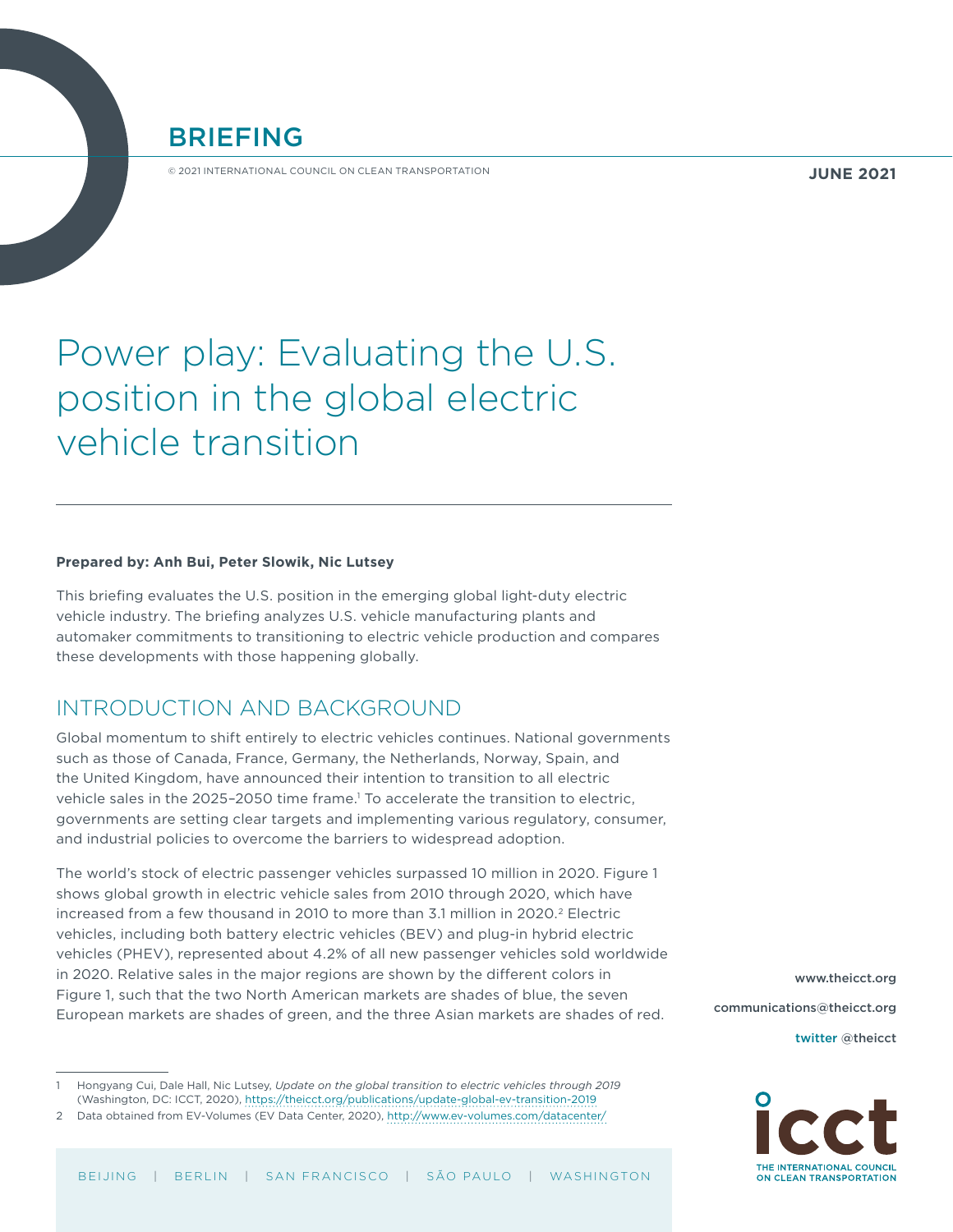The 12 countries' markets shown together account for about 94% of all electric vehicle sales through 2020.



<span id="page-1-0"></span>**Figure 1.** Global electric vehicle sales from 2010 through 2020 (based on EV-Volumes, 2021).

Governments' motivation to transition to electric vehicles is driven by the need for a stable climate, reduced fuel expenditures, reduced petroleum dependence, and clean air, especially for those disproportionally impacted by pollution. Equally motivating for many governments with considerable technology and manufacturing sectors is the opportunity to economically benefit from the emerging technology and its growing supply chain. Major economies such as China, Japan, Germany, the United States and others where there is substantial automobile manufacturing face the greatest industry risk if they lag in the transition to electric vehicles. Relatedly, the Biden administration's American Jobs Plan calls for \$52 billion in U.S. support with access to capital and tax credits for domestic manufacturing, including for the auto industry.3 Countries that stake out a leadership position in the developing electric vehicle industry stand to gain from increased employment opportunities, expanded domestic vehicle sales, and expanded exports to other vehicle markets as the global electric vehicle transition continues.

Global electric vehicle sales and production trends provide an important introduction into the emerging industry dynamics. [Figure 2](#page-2-0) shows the cumulative electric vehicle sales (vertical axis) and production (horizontal axis) from 2010 through 2020 in China, Europe, the United States, Japan, and South Korea. These five regions account for about 97% of sales and 98% of production of electric vehicles. The diagonal dashed line represents equal sales and production, so markets that are above the line are net importers whereas those below the line are net exporters of electric vehicles. The circle sizes are proportional to the percentage of the approximately 10.5 million electric vehicles produced through 2020.

<sup>3</sup> The White House. "Fact sheet: The American Jobs Plan," (March 31, 2021), [https://www.whitehouse.gov/](https://www.whitehouse.gov/briefing-room/statements-releases/2021/03/31/fact-sheet-the-american-jobs-plan/) [briefing-room/statements-releases/2021/03/31/fact-sheet-the-american-jobs-plan/](https://www.whitehouse.gov/briefing-room/statements-releases/2021/03/31/fact-sheet-the-american-jobs-plan/)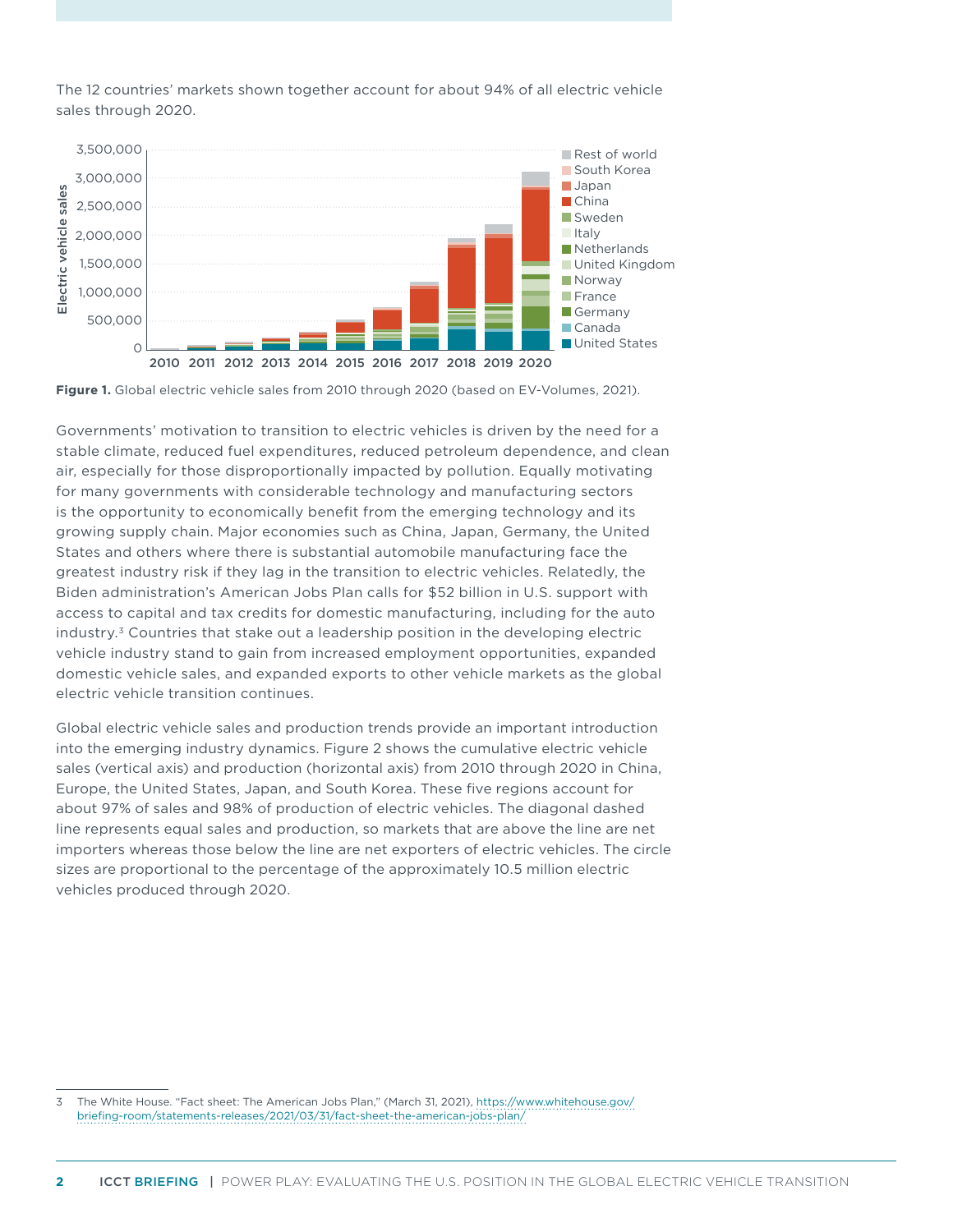

<span id="page-2-0"></span>

Figure 2 puts U.S. electric vehicle sales and production into a broader global perspective. China is the largest electric vehicle producer and accounts for about 44% of electric vehicle production through 2020 with about 4.6 million in production and sales. Europe follows with 25% of global electric vehicle production, accounting for 2.6 million electric vehicles produced, and 3.2 million sold, making it a net importer. The United States represents about 18% of cumulative global electric vehicle production, down from 20% in 2017. In terms of annual production in 2020, the United States produced more than 450,000 electric vehicles, with Tesla accounting for about 85%, and annual electric vehicle exports exceeded 215,000, the most of any country. Also shown, Japan and South Korea have lower volume production and sales, and they are net electric vehicle exporters.

Electric vehicle sales and production dynamics have implications for where and when vehicle manufacturers make the transition to electric vehicle production. Most electric vehicles are manufactured in the same region in which they are sold. Of the 10 million cumulative electric vehicles sold through 2020, 80% of electric vehicle sales occurred in the region where they were manufactured. Based on automakers' inclination to locate manufacturing within the same region as their major markets, a clear way to attract electric vehicle production is to develop a market with increasing electric vehicle sales and supporting regulations, incentives, and charging infrastructure.<sup>4</sup> The global average electric vehicle share of new light-duty vehicles in 2020 was 4.2%. European sales greatly exceeded this with a 10% share, China somewhat exceeded with 6%, the United States lagged at 2.3%, South Korea lagged at 2.2%, and Japan lagged at 0.8%.

Industry announcements and investments to increasingly deploy far more electric models ensure the growth in electric vehicle sales and production will continue in the years ahead. Major automaker announcements are summarized in [Table](#page-3-0) 1, which includes the estimated value of investments, the number of electric models involved, and company goals for future electric vehicle sales and electric vehicle sales shares. We note that many emerging and start-up electric vehicle companies (e.g., Nio and Xpeng) have not specified such future capacity or production targets and are not

<sup>4</sup> Nic Lutsey, Mikhail Grant, Sandra Wappelhorst, and Huan Zhou, *Power play: How governments are spurring the electric vehicle industry* (Washington, DC: ICCT, 2018), [https://theicct.org/publications/global-electric](https://theicct.org/publications/global-electric-vehicle-industry)[vehicle-industry](https://theicct.org/publications/global-electric-vehicle-industry)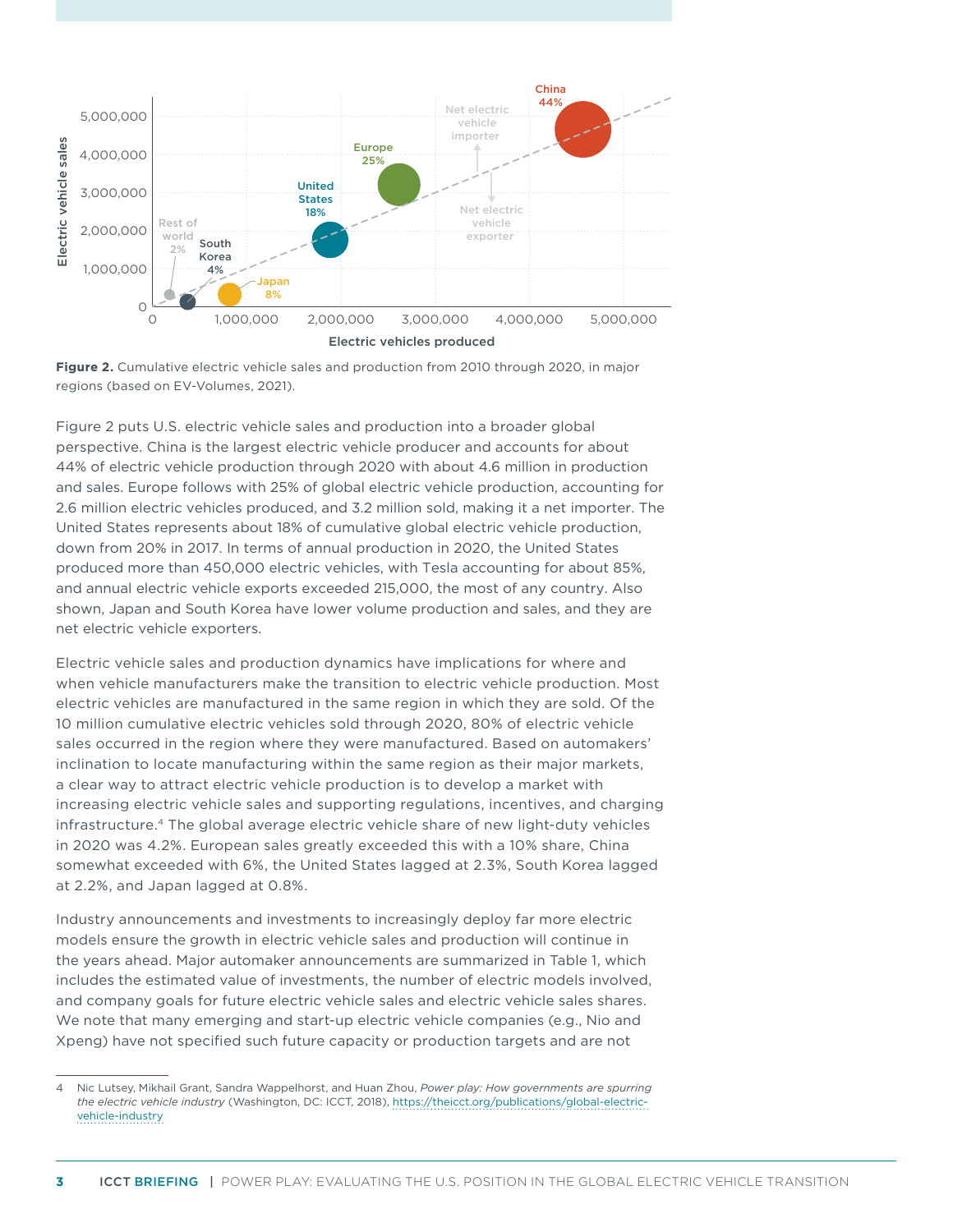included. By linking the companies' electric production through 2020 and these announced targets, we estimate that electric vehicle production will increase from 3.2 million in 2020 to about 22 million in 2025 and about 35 million by 2030.

<span id="page-3-0"></span>

| Table 1. Automaker electric vehicle model offerings and sales targets. |  |  |
|------------------------------------------------------------------------|--|--|

| <b>Automaker</b><br>group      | <b>Announced investment</b>                                                                                                        | <b>Electric models</b>                                                                                                                                     | Annual global electric sales (approximate<br>share of automaker overall production)                        |
|--------------------------------|------------------------------------------------------------------------------------------------------------------------------------|------------------------------------------------------------------------------------------------------------------------------------------------------------|------------------------------------------------------------------------------------------------------------|
| Volkswagen<br>Group            | . \$42 billion on BEVs by 2025<br>• \$60 billion battery procurement                                                               | · 70 battery electric models by 2030<br>• Electric or hybrid version of all models by<br>2030                                                              | • 4-5 million (40%) by 2030                                                                                |
| Nissan-Renault-<br>Mitsubishi  | • \$9.5 billion in China over 2018-2022<br>• \$1 billion in Thailand by 2020                                                       | • 20 electric models by 2022 (China)                                                                                                                       | • 3 million (30%) by 2022                                                                                  |
| Toyota-Suzuki-<br>Mazda-Subaru | • \$2 billion over 2019-2023 in Indonesia<br>for hybrid and electric vehicles<br>• \$1.2 billion Tianjin factory (Toyota with FAW) | • All vehicles hybrid, battery, or fuel cell<br>electric by 2025                                                                                           | • 2-3 million (15%) by 2025                                                                                |
| Ford                           | • \$30 billion by 2025                                                                                                             | • 16 all-electric models by 2022<br>. In Europe, all plug-in electric by mid-2026<br>and all electric by 2030                                              | • 2.3 million (40%) by 2030<br>• 600,000 in Europe from 2023 through 2028<br>(up to 20%)                   |
| Honda                          | • \$430 million facility in China<br>• \$300 million for battery plants                                                            | • 100% hybrid or electric sales in Europe by<br>2025<br>• 20 electric models in China by 2025<br>• Two-thirds hybrid or electric sales globally<br>by 2030 | . 100% battery electric or fuel cell by 2040<br>• 2 million (30%) by 2030                                  |
| Chongqing<br>Changan           | • \$15 billion by 2025                                                                                                             | • 21 electric models by 2025<br>. 12 plug-in hybrid models by 2025                                                                                         | • 1.7 million (100%) by 2025                                                                               |
| <b>Mercedes</b>                | • \$13 billion manufacturing plant<br>• \$1.2 billion battery manufacturing<br>• \$22 billion battery procurement                  | • 10 electric models by 2022<br>. 25 plug-in hybrid models by 2025                                                                                         | • 1.5 million (50%) by 2030                                                                                |
| Geelv                          | • \$3.3 billion                                                                                                                    | • Al models hybrid or electric by 2019 (Volvo)                                                                                                             | • 780,000 (100%) BEV by 2030 (Volvo)                                                                       |
| Tesla                          | • \$5 billion factory in Shanghai<br>• \$4.4 billion factory in Berlin<br>• \$1 billion factory in Texas                           | · Six all-electric models                                                                                                                                  | • 1 million (100%) by 2022<br>• 20 million (100%) by 2030                                                  |
| Hyundai                        | • \$16 billion through 2025                                                                                                        | • 23 BEV, 6 PHEV, 2 fuel cell electric vehicles<br>(FCEV) by 2025 (Hyundai Motor Group)                                                                    | • 600,000 (13%) by 2025                                                                                    |
| Kia                            | · \$25 billion through 2025                                                                                                        | • 11 electric vehicles by 2026                                                                                                                             | • 500,000 (17%) by 2026<br>• 880,000 (27%) by 2030                                                         |
| <b>BMW</b>                     | • \$11 billion battery procurement from<br>2020-2031                                                                               | • 13 electric models by 2025<br>. 12 plug-in hybrid models by 2025                                                                                         | • 900,000 (30%) by 2030                                                                                    |
| <b>General Motors</b>          | • \$35 billion for electric and autonomous<br>vehices from 2020 through 2025                                                       | • 30 new electric models globally by 2025,<br>with 20 available in North America                                                                           | • 100% electric by 2035<br>• 1 million by 2025 (15%)                                                       |
| <b>Fiat Chrysler*</b>          | • \$10.5 billion to develop hybrid and electric<br>vehicles through 2022                                                           | • 30 nameplates will have hybrid or electric<br>options by 2022                                                                                            | • 75,000 (3%) by 2022 in China and North<br>America combined                                               |
| <b>Jaguar Land</b><br>Rover    | • \$18 billion over 2019-2022                                                                                                      | • All Jaguar models battery electric by 2025<br>• Offer battery electric for all models by<br>2030                                                         | • 180,000 (100%) Jaguar battery electric by<br>2030<br>• 225,000 (60%) Land Rover zero emission<br>by 2030 |
| <b>BAIC</b>                    | • \$1.5 billion by 2022<br>• \$1.9 billion (with Daimler)                                                                          | • All electric models by 2025                                                                                                                              | • 1.3 million (100%) by 2025                                                                               |
| <b>Great Wall</b>              | • Up to \$8 billion through 2030                                                                                                   | • 12 electric models by 2023                                                                                                                               | • 700,000 (30%) by 2025                                                                                    |
| Rivian                         | • \$750 million in Illinois plant                                                                                                  | · Six all-electric models by 2025                                                                                                                          | • Up to 400,000 (100%) by 2025                                                                             |
| <b>Lucid Motors</b>            | • \$700 million in Arizona plant                                                                                                   | • Plan first model launch in 2021                                                                                                                          | • Up to 380,000 (100%) by 2025                                                                             |
| Smart                          | • \$780 million for an electric Smart                                                                                              | • Only all-electric options from 2020<br>in Europe                                                                                                         | $\cdot$ 100,000 (100%)                                                                                     |
| <b>PSA Group*</b>              | • \$250 million in electric motors<br>• \$90 million in transmissions                                                              | • Hybrid or electric options of all models by<br>2025                                                                                                      | • (not available)                                                                                          |
| <b>SAIC</b>                    | . \$820 million for high-end electric vehicles                                                                                     | • 100 electric models by 2025 with its<br>partners GM and VW Group                                                                                         | • (not available)                                                                                          |
| <b>BYD</b>                     | • \$3 billion on battery factories by 2020<br>• \$1.5 billion Changzhou NEV factory                                                | • (not available)                                                                                                                                          | • (not available)                                                                                          |
| Dongfeng<br>Motor              | • (not available)                                                                                                                  | • 20 electrified models by 2022 with its<br>partners Nissan, Venucia, and Infiniti                                                                         | • (not available)                                                                                          |

*Note:* Estimates based on public company announcements. \* Fiat Chrysler and PSA group electric vehicle announcements preceded their merger announcement in January 2021.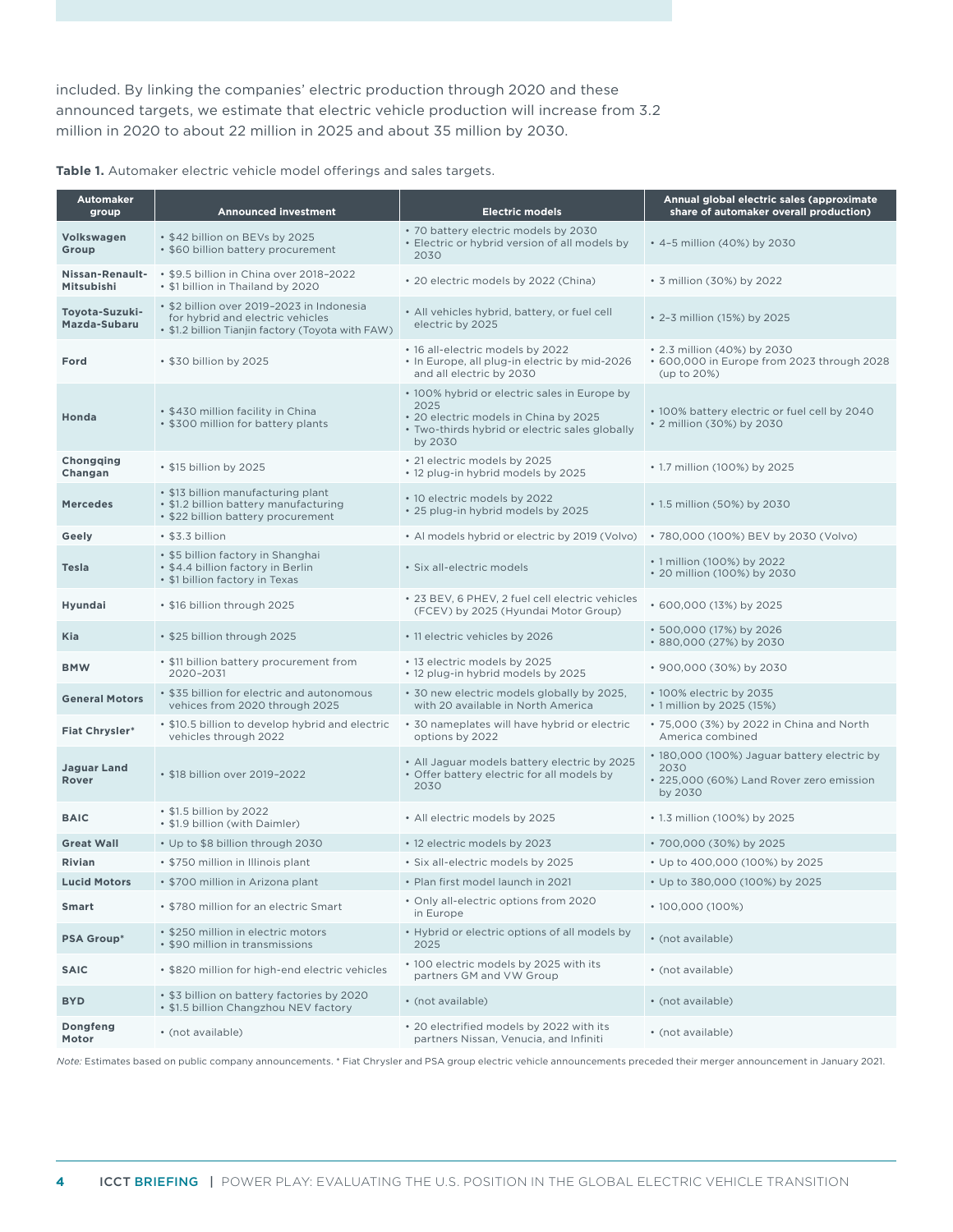Since December 2020, many companies including Ford, General Motors, Tesla, and Volkswagen have increased their investments in electric vehicle production.5 The announcements shown in [Table 1](#page-3-0) total about \$345 billion in global investments through 2030, which increases the \$275 billion estimate from December 2020 by about 20%.<sup>6</sup> Including all the necessary associated battery procurement that has not been announced, and therefore is not included in [Table 1](#page-3-0), would make the overall investment much higher. In addition, many details of the companies' strategic plans are not fully disclosed; therefore, the actual and comprehensive investments are likely greater.

With several hundred billion dollars in electric vehicle investments slated to be made before 2030, key questions remain about the specific regions and manufacturing facilities that automakers will invest in. This briefing assesses such industry actions in the United States, focusing on major U.S. brands, and puts them in the context of global developments. Our assessment includes a detailed analysis of global electric and combustion light-duty vehicle production, automaker electric vehicle commitments in the United States and globally, and light-duty vehicle assembly facilities in the United States. Examples of automaker announcements for electric vehicle supply and assembly plant investments for U.S. and non-U.S. markets are also provided. In doing so, this work introduces several policy questions related to the industrial opportunity for the United States to strengthen its position in global lightduty vehicle manufacturing.

### GLOBAL ELECTRIC VEHICLE MANUFACTURING DEVELOPMENTS

This section assesses the global automaker electric vehicle manufacturing developments as of June 2021. Industry announcements about electric vehicle production are put in context of the overall estimates of 2025 light-duty vehicle production in the United States and globally for major automakers in the U.S. market. We incorporate future industry electric vehicle manufacturing investments and put them in the context of estimated overall automaker production volume by 2025, generally assuming an annual future vehicle growth rate of 1% and production at 75% of the reported assembly plant capacity. Ultimately, the research summarizes the automaker electric vehicle actions as they relate to each light-duty vehicle assembly plant in the United States.

To catalogue the assembly plant information for this analysis, several data sources were combined. The first step was to develop a comprehensive database of all the major vehicle assembly plants, or announced near-term plants, for manufacturing light-duty electric vehicles. This was based on a variety of industry announcements

<sup>5</sup> General Motors' most recent announcement indicates forthcoming electric vehicle, battery, fuel cell, and autonomous investments. The relative investments by technology and region are not available, and the company says more details will be announced in the future. "GM will boost EV and AV investments to \$35 billion through 2025," GM Corporate Newsroom, accessed June 16, 2021, [https://media.gm.com/media/us/en/](https://media.gm.com/media/us/en/gm/home.detail.html/content/Pages/news/us/en/2021/jun/0616-gm.html) [gm/home.detail.html/content/Pages/news/us/en/2021/jun/0616-gm.html](https://media.gm.com/media/us/en/gm/home.detail.html/content/Pages/news/us/en/2021/jun/0616-gm.html)

<sup>6</sup> The table updates information from Peter Slowik, Nic Lutsey, and Chih-Wei Hsu, *How technology, recycling, and policy can mitigate supply risks to the long-term transition to zero-emission vehicles*, (Washington, DC: ICCT, 2020), <https://theicct.org/publications/mitigating-zev-supply-risks-dec2020>; Nic Lutsey, "The future is electric, but why's it taking so long?" *ICCT Staff Blog*, September 6, 2018, [https://theicct.org/blog/staff/](https://theicct.org/blog/staff/future-is-electric-but-why-so-long) [future-is-electric-but-why-so-long;](https://theicct.org/blog/staff/future-is-electric-but-why-so-long) Lutsey, Grant, Wappelhorst, and Zhou, *Power play: How governments are spurring the electric vehicle industry*; Paul Lienert and Christine Chan, "A Reuters analysis of 29 global automakers found that they are investing at least \$300 billion in electric vehicles, with more than 45 percent of that earmarked for China." Reuters, January 10, 2019, [https://graphics.reuters.com/AUTOS-INVESTMENT-](https://graphics.reuters.com/AUTOS-INVESTMENT-ELECTRIC/010081ZB3HD/index.html)[ELECTRIC/010081ZB3HD/index.html](https://graphics.reuters.com/AUTOS-INVESTMENT-ELECTRIC/010081ZB3HD/index.html)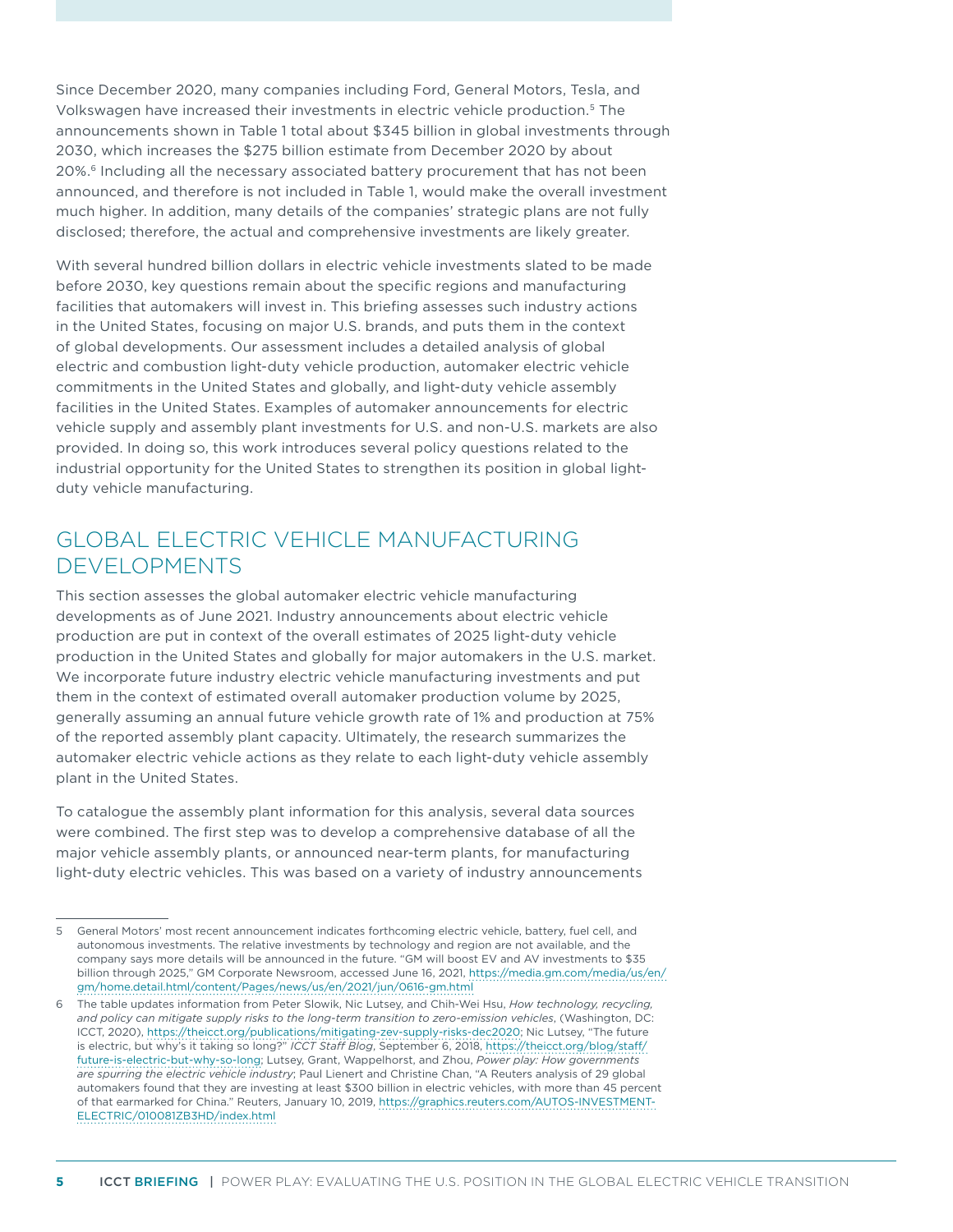(see [Table 1](#page-3-0)) and corroborated with external sources about electric vehicle model specifications and assembly locations. To put this global electric vehicle manufacturing in context, the electric vehicle announcements were compared with overall vehicle production statistics.7 A more detailed database was constructed including each of the major light-duty vehicle assembly plants in the United States, along with a detailed cataloguing of the extent to which each plant has begun manufacturing electric vehicles or its automaker has made announcements related to its transition to electric.

Figure 3 shows the estimated 2025 global light-duty vehicle production for 14 major automakers that have at least one U.S. assembly plant. Companies are ordered from top to bottom based on highest expected 2025 production volume and range from about 11 million vehicles (Volkswagen Group) to about 750,000 vehicles (Volvo). Plants slated for all-electric vehicle production are shown in green, whereas plants with combustion vehicle production are shown in brown. The solid bars represent U.S. production, and the hatched bars represent production outside of the United States. Known electric vehicle assembly plants are labeled, and U.S. plants with relatively limited announced electric vehicle assembly, which is to say unclear future production or typically less than 15% of that plant's annual production as of 2020, are labeled with an asterisk.

<span id="page-5-0"></span>



The combined light-duty vehicle production in 2025 for the 14 automakers listed in [Figure](#page-5-0) 3 is approximately 68 million units. About 16% of these manufacturers' production is in the United States. Overall, electric vehicles represent about 20% of the light-duty vehicle production shown. Of the companies shown, Tesla and Volkswagen stand out with the greatest expected electric vehicle production at about 3 million vehicles each. As a portion of automakers' 2025 light-duty vehicle production, estimated electric vehicle production ranges from 5% for Honda, to 50% for Volvo, and up to 100% for Tesla. Nissan's global sales shown in Figure 3 exclude those of

<sup>7</sup> Sales data and plant production capacity are from Marklines. (2020), [https://www.marklines.com/portal\\_top\\_](https://www.marklines.com/portal_top_en.html) [en.html](https://www.marklines.com/portal_top_en.html)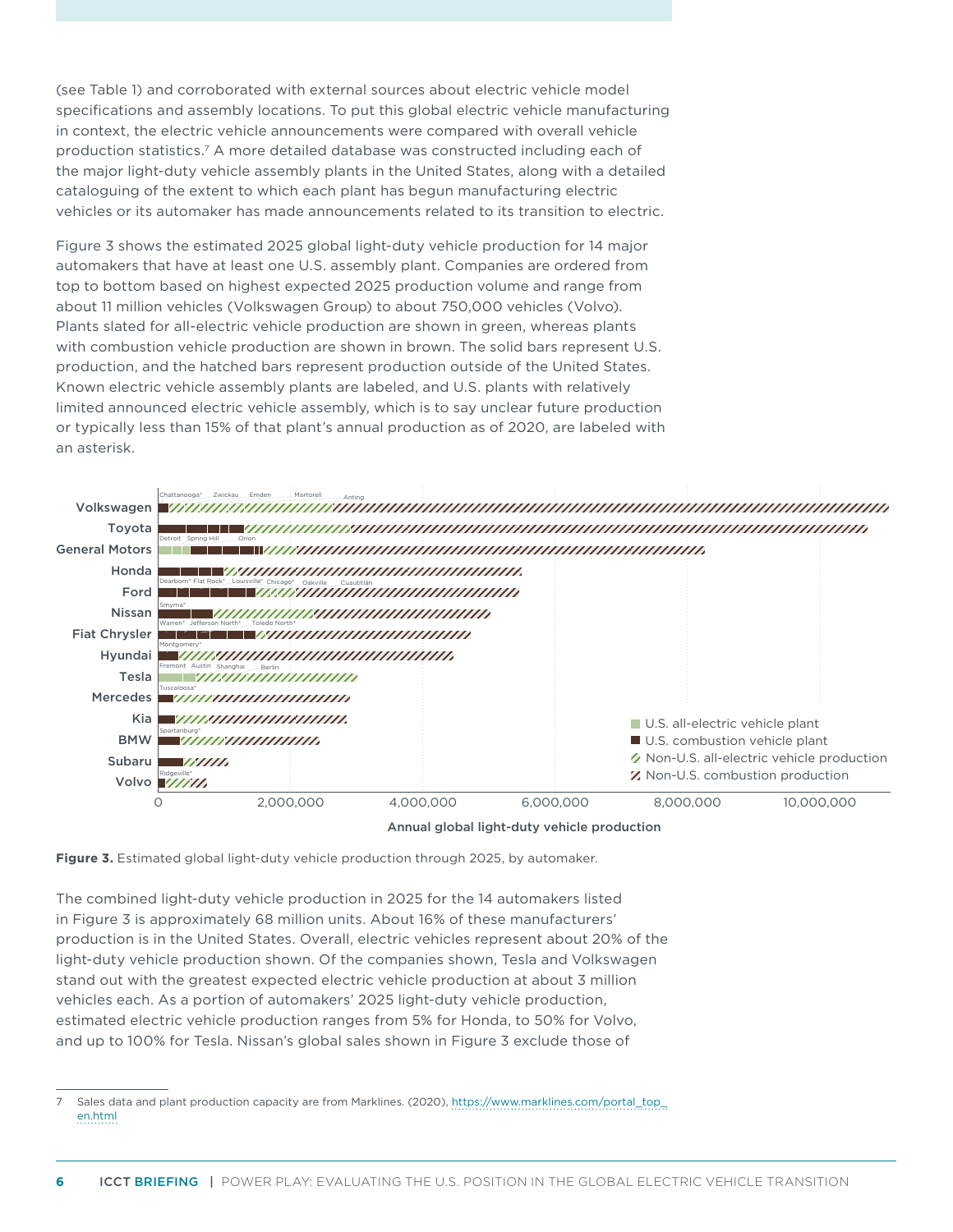its broader alliance with Renault and Mitsubishi, and Volvo's global sales exclude those from the broader Geely group. Other automakers not shown with more than one million annual global sales include PSA (which is merging with Fiat-Chrysler as Stellantis), Suzuki, Changan, Mazda, Great Wall, SAIC, and Dongfeng.

Based on industry announcements, electric vehicle production is expected to remain greater outside of the United States. The announced U.S. electric vehicle assembly amounts to about 2.3 million electric vehicles, compared to 18 million outside the United States. As a result, based on the announcements to date, U.S.-manufactured electric vehicles would represent about 10% of global light-duty electric vehicle production in 2025. By 2025, the electric vehicle production at only the all-electric plants in China and Europe would represent about 40% of the global light-duty electric vehicle production. Many combustion vehicle plants also have some previous and announced electric vehicle production. By 2025, electric vehicles are estimated to represent one-third of the production at plants that currently produce combustion engine vehicles, which will position China and Europe collectively at 70% of global electric vehicle production. This means U.S.-made electric vehicle production would lag the global average electric vehicle uptake, and especially the electric shares in China and Europe. Volkswagen is expected to have the greatest total vehicle production, with no all-electric plants in the United States but several all-electric assembly plants in Europe and China, including, for example, fully converting its Zwickau plant with a capacity of 330,000 units for electric vehicles by 2021.<sup>8</sup>

The relatively limited showing of all-electric U.S. plants in [Figure](#page-5-0) 3 reflects lower levels of investment in the United States. Based on public announcements, only General Motors and Tesla will have all-electric U.S. plants by 2025. Toyota, Honda, Ford, and Fiat Chrysler stand out with four to six U.S. combustion vehicle plants, each with an annual capacity of more than one million vehicles, but no announced all-electric plants. Noted with an asterisk in the figure, Ford (Dearborn, Flat Rock, Louisville, and Chicago), Nissan (Smyrna), Fiat Chrysler (Warren, Jefferson North, and Toledo North), Mercedes (Tuscaloosa), BMW (Spartanburg), Hyundai (Montgomery), Volkswagen (Chattanooga), and Volvo (Ridgeville) have manufactured some electric vehicles or invested to increase their capacity to do so, but they have not committed to all-electric U.S. assembly facilities. Hyundai, Kia, Subaru, and Volvo each have one U.S. combustion vehicle plant but have not announced their electrification plans. Outside of the United States, Ford manufactures the electric Mustang Mach-E in Mexico (Cuautitlán plant) and has plans to manufacture additional electric models in Canada (Oakville plant). Fiat Chrysler also makes the plug-in hybrid Chrysler Pacifica in Canada.

<sup>8</sup> "Car city Zwickau: From Horch and Audi to e-mobility," Volkswagen Group, November, 2018, [https://www.](https://www.volkswagenag.com/en/news/stories/2018/11/the-changing-automotive-city-of-zwickau.html) [volkswagenag.com/en/news/stories/2018/11/the-changing-automotive-city-of-zwickau.html#](https://www.volkswagenag.com/en/news/stories/2018/11/the-changing-automotive-city-of-zwickau.html) ; "Volkswagen to manufacture electric cars on three continents," Volkswagen Group, January, 2019, [https://www.volkswagenag.](https://www.volkswagenag.com/en/news/stories/2019/01/volkswagen-to-manufacture-electric-cars-on-three-continents.html) [com/en/news/stories/2019/01/volkswagen-to-manufacture-electric-cars-on-three-continents.html](https://www.volkswagenag.com/en/news/stories/2019/01/volkswagen-to-manufacture-electric-cars-on-three-continents.html)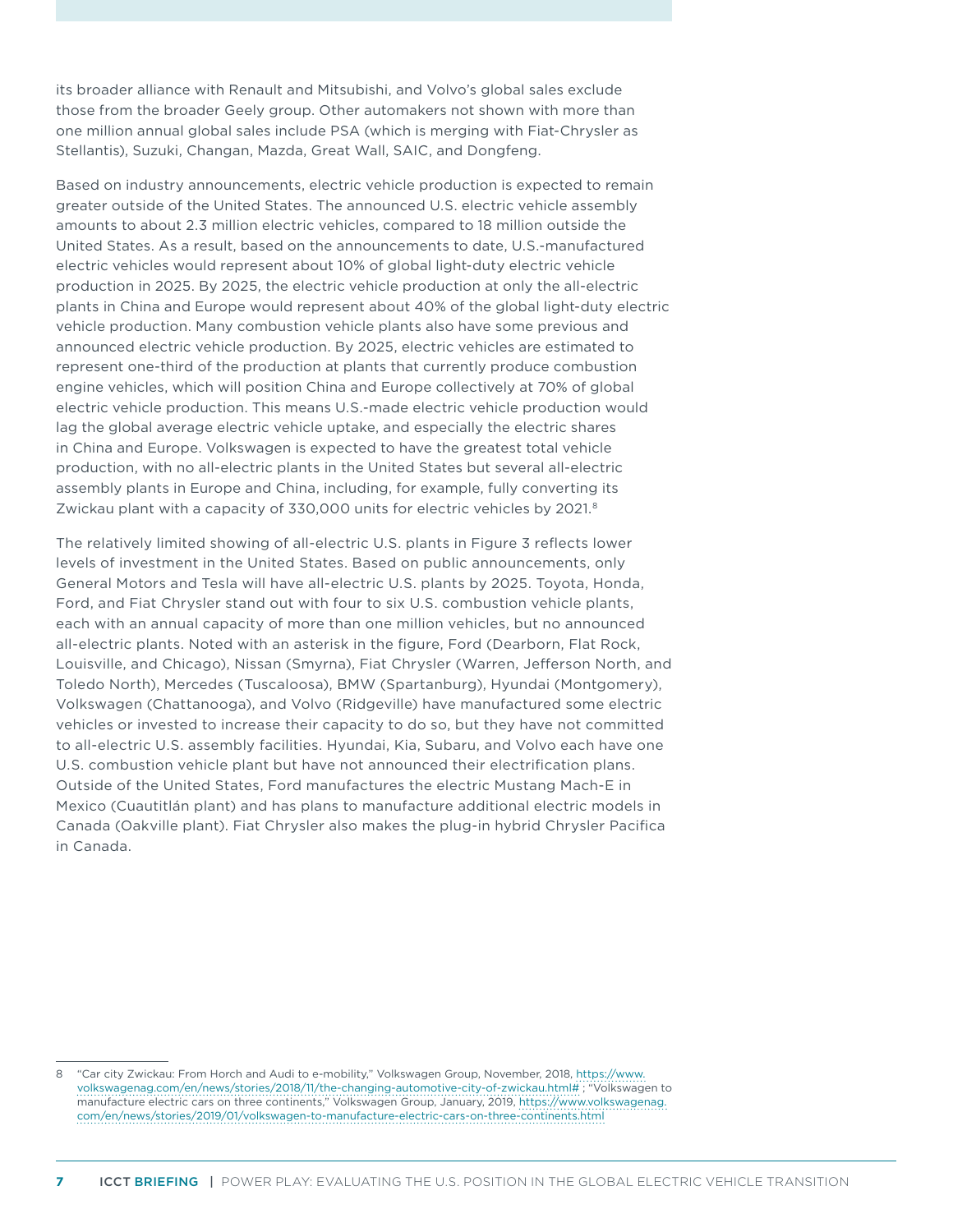## ANNOUNCED ACTIONS REGARDING ELECTRIC VEHICLE TRANSITION FOR U.S. PLANTS

To more deeply investigate the electric vehicle developments and industry dynamics, we collected further information on the automaker electric vehicle commitments and put it in context of the major U.S. vehicle assembly plants. Specifically, we collected information on 17 automaker actions, which are broadly categorized as manufacturing plant actions (5) or general electric vehicle actions (12). Plant actions relate to company electric vehicle developments at specific U.S. facilities. General electric vehicle actions are broader company electric vehicle commitments in the United States and globally. The actions and their implementation are summarized for the 16 automaker groups that have one or more manufacturing facilities in the United States, which are the same 14 major automakers shown in [Figure 3](#page-5-0) plus two start-up all-electric companies, Rivian and Lucid Motors.

### **PLANT ACTIONS**

To assess the range of the announced public commitments made by automakers to transition each plant to manufacture electric vehicles, we collected data on five electric vehicle actions for 44 U.S. assembly plants. Actions include plants that are producing 100% electric vehicles in 2020, announcements for new all-electric vehicle plants by 2025, partial electric vehicle plants in 2020, announcements for partial electric vehicle plants by 2025, and plants that have received federal support to produce electric vehicles.

Based on the research, two of the 44 plants were all-electric in 2020 (Tesla's Fremont and Rivian's Normal). Three plants (General Motors' Detroit Hamtramck, Spring Hill, and Orion) are slated to undergo conversion to produce only electric vehicles beginning in 2021. Two new all-electric plants (Tesla's Austin and Lucid Motors' Casa Grande) are under construction and expect initial deliveries in 2021. Based on these developments, seven of the 44 plants are slated to be all-electric by 2025.

There were four partial electric vehicle plants in 2020 that varied in terms of the share of vehicle production that is electric. At Ford's Chicago plant, the Ford Explorer plug-in hybrid represented about 1% of the plant's light-duty vehicle production volume in 2020. Fiat Chrysler's Toledo North plant started production of the Jeep Wrangler plug-in hybrid in December 2020.<sup>9</sup> These two plants have been producing electric vehicles at relatively lower volume than Nissan's Smyrna and BMW's Spartanburg. At Nissan's Smyrna plant, the battery-electric Nissan Leaf represented about 5% of the plant's annual light-duty vehicle production in 2018, and the plant has produced more than 150,000 units since 2012. At BMW's Spartanburg plant, the X3 and X5 plug-in hybrid models represented about 13% of the plant's volume in 2020.10 By 2025, the number of partial electric vehicle plants in the United States will increase to 13, based on company announcements.

There are 10 additional plants that are expected to undergo partial electric vehicle conversion or expansion by 2025. Automakers are investing more than \$500 million at five of the plants to significantly increase future electric vehicle production capacity,

<sup>9</sup> "Toledo Assembly Complex starts building 2021 Jeep Wrangler hybrid," NBC24, December 11, 2020, [https://](https://abc6onyourside.com/amp/news/local/toledo-assembly-complex-starts-building-2021-jeep-wrangler-hybrid) [abc6onyourside.com/amp/news/local/toledo-assembly-complex-starts-building-2021-jeep-wrangler-hybrid](https://abc6onyourside.com/amp/news/local/toledo-assembly-complex-starts-building-2021-jeep-wrangler-hybrid)

<sup>10</sup> "BMW Group once again largest US automotive exporter," BMW Group, accessed March 1, 2021, [https://www.](https://www.press.bmwgroup.com/global/article/detail/T0326049EN/bmw-group-once-again-largest-us-automotive-exporter?language=en) [press.bmwgroup.com/global/article/detail/T0326049EN/bmw-group-once-again-largest-us-automotive](https://www.press.bmwgroup.com/global/article/detail/T0326049EN/bmw-group-once-again-largest-us-automotive-exporter?language=en)[exporter?language=en](https://www.press.bmwgroup.com/global/article/detail/T0326049EN/bmw-group-once-again-largest-us-automotive-exporter?language=en)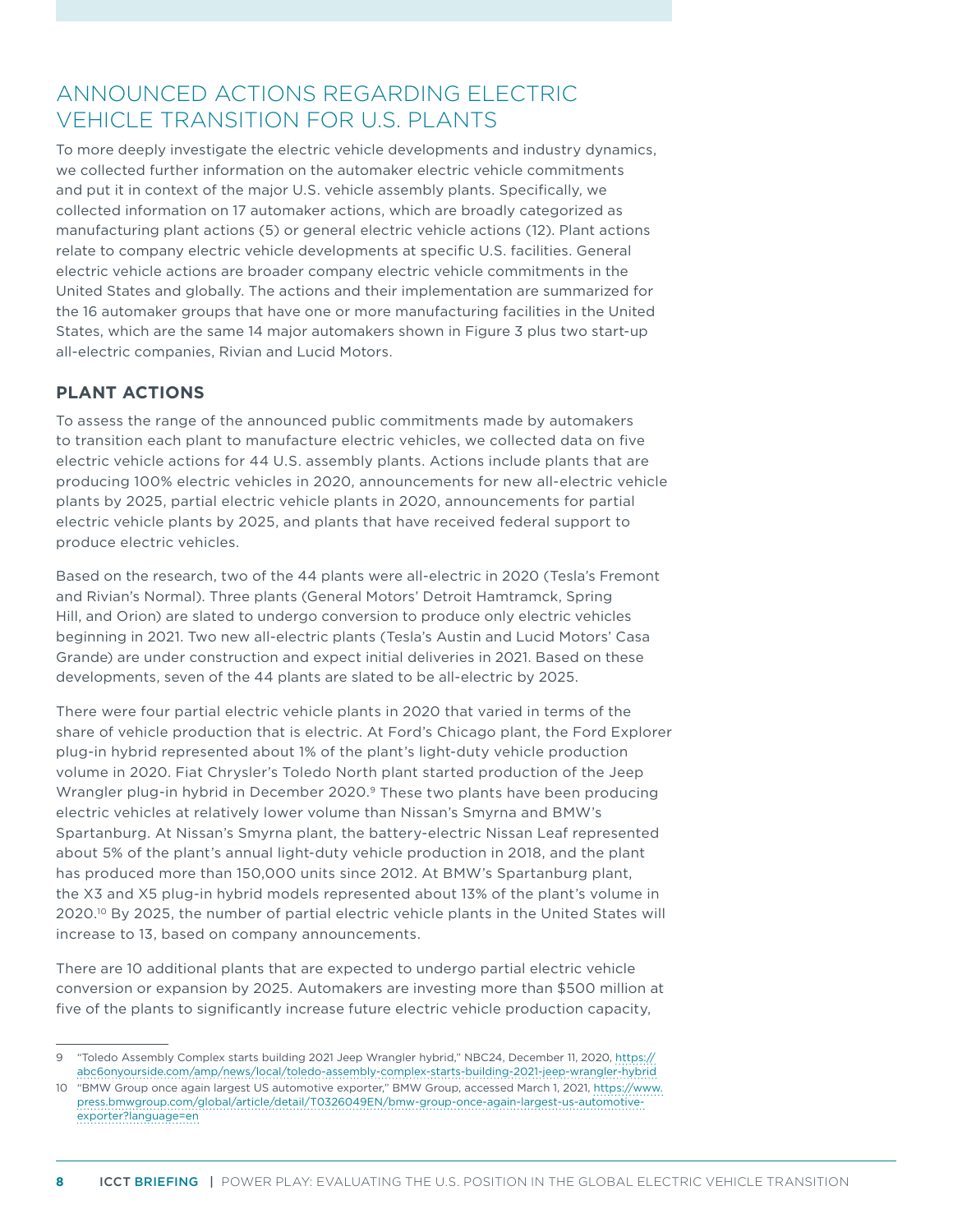including Ford's Dearborn and Flat Rock, Mercedes' Tuscaloosa, Volkswagen's Chattanooga, and Volvo's Ridgeville plants. Automaker electric vehicle investments are comparatively limited for the other five plants (Ford's Louisville, Fiat Chrysler's Warren, Mack Avenue, Jefferson North, and Toledo North). Although these plants will produce Ford Escape, Lincoln Corsair, and various Jeep electric vehicle models, the relatively nominal investment dedicated for electric vehicles indicates that they will remain mostly combustion plants. Two plants – Nissan's Smyrna and Tesla's Fremont – received federal loans in 2010, which have helped to create 2,800 jobs.<sup>11</sup>

### **GENERAL ELECTRIC VEHICLE ACTIONS**

To provide context to the electric vehicle developments at the plant level, we identified and tracked 12 actions related to the broader company electric vehicle developments in the United States and globally. Actions include company electric vehicle sales goals, announcements for new EV model offerings, and announcements for electric vehicle investments; these are catalogued according to whether the automaker announcement was made at the U.S., non-U.S., and global level. Additional company measures include original signatories of California's Clean Car Framework (i.e., supporting California's authority on zero-emission vehicle regulations)<sup>12</sup> or company investments in charging infrastructure in U.S. and non-U.S. markets.

Most automakers have announced some type of electric vehicle sales goal. For the U.S. market, six of the 16 companies aim for electric vehicles to make up at least 50% of their U.S. sales by 2030; Tesla, Rivian, and Lucid Motors are 100% electric, Mercedes has a goal of 50% electric, Volkswagen has a goal of 50% electric, and Volvo has plans to be 100% electric. We interpret one company announcement, General Motors' 100% electric vehicles by 2035, as amounting to 25% to 50% electric share of its 2030 sales. Honda has announced it will strive for battery electric and fuel cell vehicles to represent 40% of its sales in North America by 2030. No other companies have announced goals for electric vehicles to make up more than 25% of their U.S. sales by 2030. Outside the United States, five of the 14 companies have goals for electric vehicles to make up at least 50% of their 2030 sales in China and Europe (Tesla, BMW, Mercedes, Volkswagen, and Volvo), and three companies have goals for electric vehicles to make up from 25% to 50% of sales (General Motors, Honda, Kia). In terms of global goals, three companies aim for at least 50% electric vehicle sales by 2030 (Tesla, Mercedes, Volvo) and another seven aim for 25% to 50% electric vehicle sales (General Motors, Honda, Nissan, BMW, Kia, Ford, and Volkswagen).

Because consumer vehicle preferences for brand, body type, and specifications vary so greatly, deploying a wide range of available electric models is key to meeting company sales goals. Five of the 16 automakers have announced that electric vehicles would represent more than 50% of their global lineup of models available and another four have announced about 20% to 50% electric models by 2030. Company announcements for electric model offerings in specific markets are comparatively limited. In the U.S., 100% of models by Tesla, Rivian, and Lucid Motors will be electric by 2030, whereas about 30% of Toyota models and 40% of General Motors models will be electric. In non-U.S. markets such as China, Europe, or Japan, automakers Ford, Tesla, and Toyota plan for electric vehicles to make up at least half of their available

<sup>11</sup> Tesla, Department of Energy Loan Programs Office, accessed March 1, 2021, [https://www.energy.gov/lpo/tesla;](https://www.energy.gov/lpo/tesla) Nissan, Department of Energy Loan Programs Office, accessed March 1, 2021,<https://www.energy.gov/lpo/nissan>

<sup>12</sup> California Air Resources Board, Framework Agreements on Clean Cars, [https://ww2.arb.ca.gov/news/](https://ww2.arb.ca.gov/news/framework-agreements-clean-cars) [framework-agreements-clean-cars](https://ww2.arb.ca.gov/news/framework-agreements-clean-cars)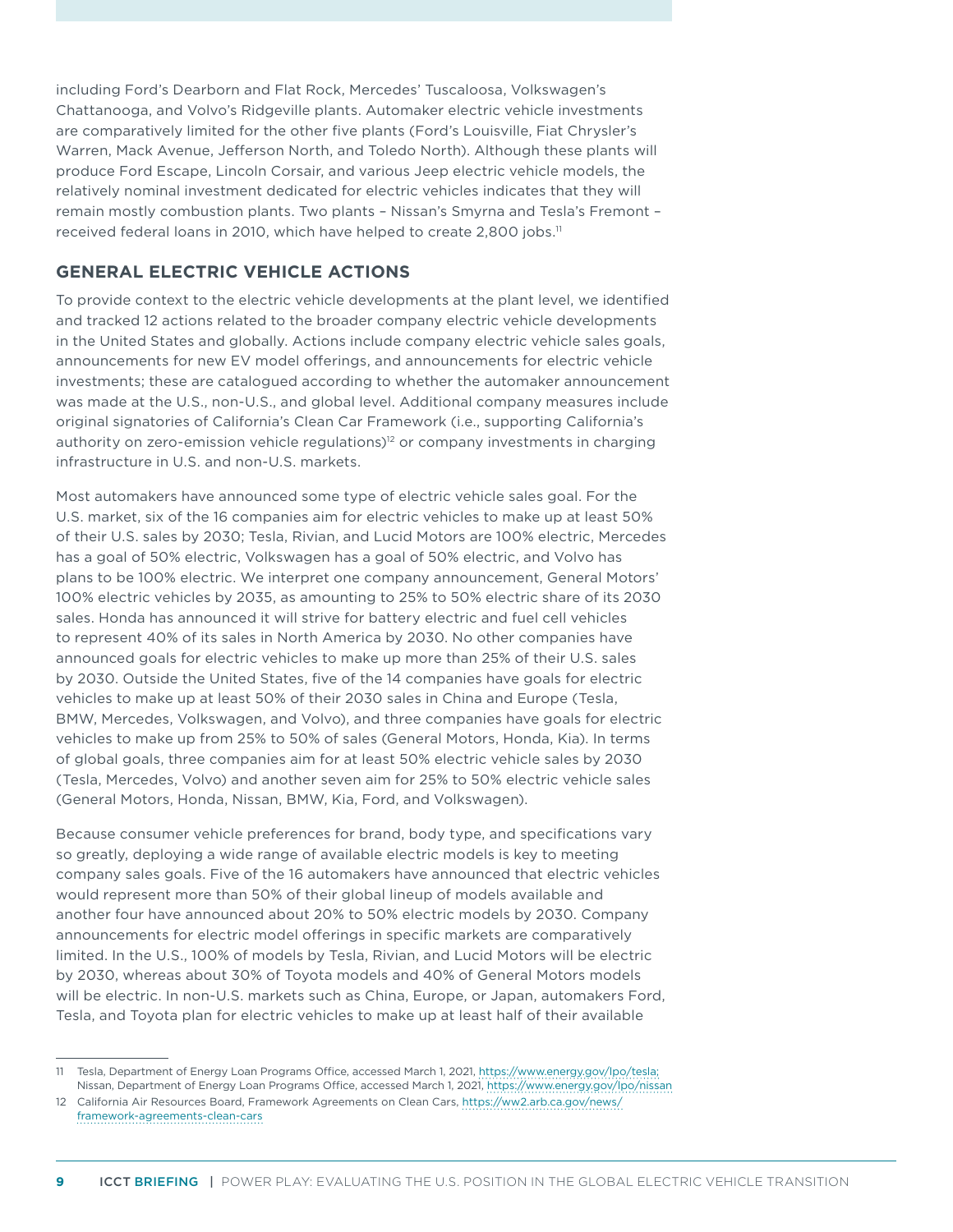models by 2030. These developments reflect how automakers' announced future electric vehicle models are more limited in the United States than in China or Europe, mirroring the previously noted findings about companies' electric sales goals.

Announced investments, globally and in specific markets, are another way to measure automakers' planning for the transition to high-volume electric vehicle production. Eight of the 16 companies assessed have announced global investments of at least \$10 billion for electric vehicles, and three others that have publicly specified an amount are each investing over \$1 billion. In terms of specific markets, eight companies (General Motors, Ford, Toyota, Nissan, Tesla, BMW, Mercedes, and Volkswagen) are each investing at least \$1 billion, and another two are investing less than \$1 billion, in a non-U.S. market, including China and Europe. Relatively greater investments appear destined for China and Europe compared to the United States. Eight companies (General Motors, Ford, Tesla, Mercedes, Hyundai, Kia, Rivian, and Lucid Motors) are investing at least \$1 billion in the United States, and another three are investing less than \$1 billion (BMW, Volkswagen, and Volvo). Overall, we estimate that about 15% of the approximately \$345 billion in global electric vehicle investments are destined for the United States.<sup>13</sup>

Several automakers are also supporting charging infrastructure to functionally extend electric vehicles' range and ensure driver convenience. Tesla stands out as the automaker with the most substantial global charging infrastructure network. For example, Tesla's network accounts for more than 20,000 chargers globally and more than half of the United States' 17,000 fast chargers.<sup>14</sup> In Europe, the IONITY joint venture consisting of BMW, Daimler, Ford, Kia, and Volkswagen is constructing 400 DC fast chargers (350 kW) along highway corridors, showing direct investment in the charging network. In the United States, Volkswagen's \$2 billion investment through its Electrify America subsidiary is largely focused on public charging infrastructure. Two other automakers are investing in their own U.S. networks, one by establishing a new company (General Motors) and the other by partnering with its own dealer network (Kia).<sup>15</sup> Other companies including Ford, Nissan, and BMW have partnerships with charging providers such as EVGo and ChargePoint to expand their U.S. charging network.<sup>16</sup>

Automakers' public recognition and support for California and other states' clean vehicle standards has also been critical to advancing electric vehicle innovation and progress. Under California's Framework Agreement on Clean Cars, automakers

<sup>13</sup> Based on Slowik, Lutsey, and Hsu, *How technology, recycling, and policy can mitigate ZEV supply risks*, and Lienert and Chan, "A Reuters analysis of 29 global automakers found that they are investing at least \$300 billion in electric vehicles" with updates from [Table](#page-3-0) 1.

<sup>14</sup> Tesla, Supercharger, <https://www.tesla.com/supercharger>and Alternative Fuels Data Center, [https://afdc.](https://afdc.energy.gov/fuels/electricity_locations.html#/analyze?fuel=ELEC&ev_networks=Tesla Destination&ev_networks=Tesla) [energy.gov/fuels/electricity\\_locations.html#/analyze?fuel=ELEC&ev\\_networks=Tesla%20Destination&ev\\_](https://afdc.energy.gov/fuels/electricity_locations.html#/analyze?fuel=ELEC&ev_networks=Tesla Destination&ev_networks=Tesla) [networks=Tesla](https://afdc.energy.gov/fuels/electricity_locations.html#/analyze?fuel=ELEC&ev_networks=Tesla Destination&ev_networks=Tesla) 

<sup>15</sup> Peter Valdes-Dapena, "First on CNN Business: GM and Bechtel plan to build thousands of electric car charging stations across the US," CNN, May 28, 2019, [https://www.cnn.com/2019/05/28/business/gm-bechtel-electric](https://www.cnn.com/2019/05/28/business/gm-bechtel-electric-car-charging-stations/index.html)[car-charging-stations/index.html](https://www.cnn.com/2019/05/28/business/gm-bechtel-electric-car-charging-stations/index.html); Kia, "Kia Motors accelerates business transformation to become a leading EV brand," September 16, 2020, [https://press.kia.com/eu/en/home/media-resouces/press-releases/2020/](https://press.kia.com/eu/en/home/media-resouces/press-releases/2020/KiaMotors_to_become_a_leading_EV_brand.html) [KiaMotors\\_to\\_become\\_a\\_leading\\_EV\\_brand.html](https://press.kia.com/eu/en/home/media-resouces/press-releases/2020/KiaMotors_to_become_a_leading_EV_brand.html)

<sup>16</sup> Peter Valdes-Dapena, "Ford announces launch of largest electric vehicle charging network in the US," CNN, October 17, 2019, [https://www.cnn.com/2019/10/17/cars/ford-electric-vehicle-charging-network/index.](https://www.cnn.com/2019/10/17/cars/ford-electric-vehicle-charging-network/index.html) [html](https://www.cnn.com/2019/10/17/cars/ford-electric-vehicle-charging-network/index.html); Kristen Korosec, "Nissan and EVgo to add 200 fast chargers as more electric vehicles hit US road," TechCrunch, August 6, 2019, [https://techcrunch.com/2019/08/06/nissan-and-evgo-to-add-200-fast-chargers](https://techcrunch.com/2019/08/06/nissan-and-evgo-to-add-200-fast-chargers-as-more-electric-vehicles-hit-u-s-roads/)[as-more-electric-vehicles-hit-u-s-roads/;](https://techcrunch.com/2019/08/06/nissan-and-evgo-to-add-200-fast-chargers-as-more-electric-vehicles-hit-u-s-roads/) "BMW, Volkswagen and ChargePoint announce completion of electric vehicle express charging corridors on the East and West Coasts," *ChargePoint*, 2016, [https://www.](https://www.chargepoint.com/about/news/bmw-volkswagen-and-chargepoint-announce-completion-electric-vehicle-express-charging/) [chargepoint.com/about/news/bmw-volkswagen-and-chargepoint-announce-completion-electric-vehicle](https://www.chargepoint.com/about/news/bmw-volkswagen-and-chargepoint-announce-completion-electric-vehicle-express-charging/)[express-charging/](https://www.chargepoint.com/about/news/bmw-volkswagen-and-chargepoint-announce-completion-electric-vehicle-express-charging/)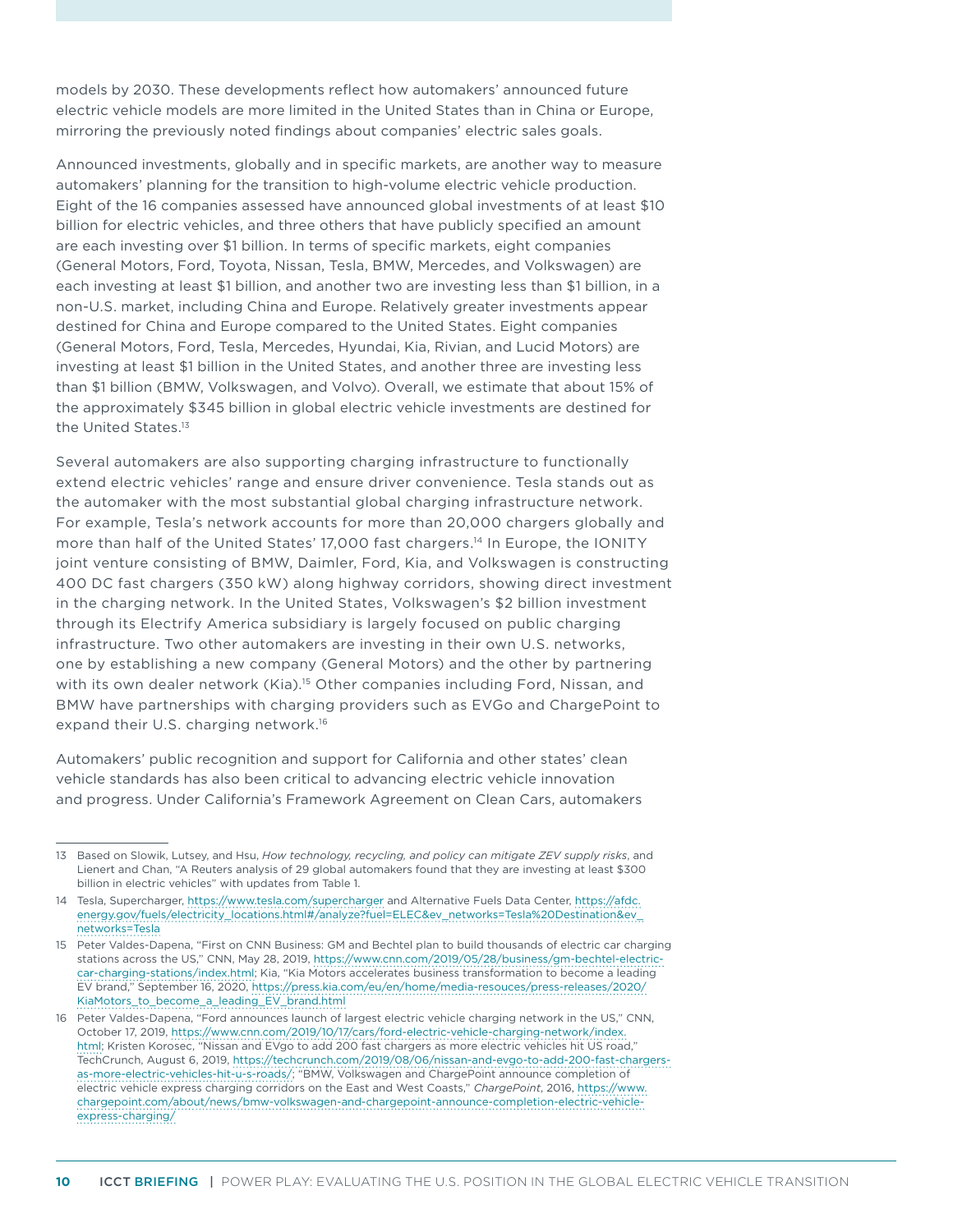voluntarily agree to reduce greenhouse gas emissions from light-duty vehicles through 2026 model year at 3.7% per year and recognize California's regulatory authority to establish standards that drive zero-emission vehicles to achieve clean air and climate mitigation goals.17 The agreement also provides automakers incentives to develop, produce, and distribute more electric vehicles. Five of the 14 companies (BMW, Ford, Honda, Volkswagen Group, and Volvo) were signatories to California's framework. In addition, all-electric companies Tesla, Rivian, and Lucid Motors supported the state emission regulations.

[Table 2](#page-11-0) summarizes the actions and their implementation for each of the 44 major assembly plants in the United States for the major automakers that manufacture lightduty vehicles in the United States. The companies are listed from top to bottom based on number of U.S. light-duty vehicle assembly plants. Each "X" in the table denotes that the action is generally met, and each "/" denotes that the action is partially met.

<sup>17</sup> "Framework Agreements on Clean Cars," California Air Resources Board, August 17, 2020, [https://ww2.arb.](https://ww2.arb.ca.gov/news/framework-agreements-clean-cars) [ca.gov/news/framework-agreements-clean-cars](https://ww2.arb.ca.gov/news/framework-agreements-clean-cars)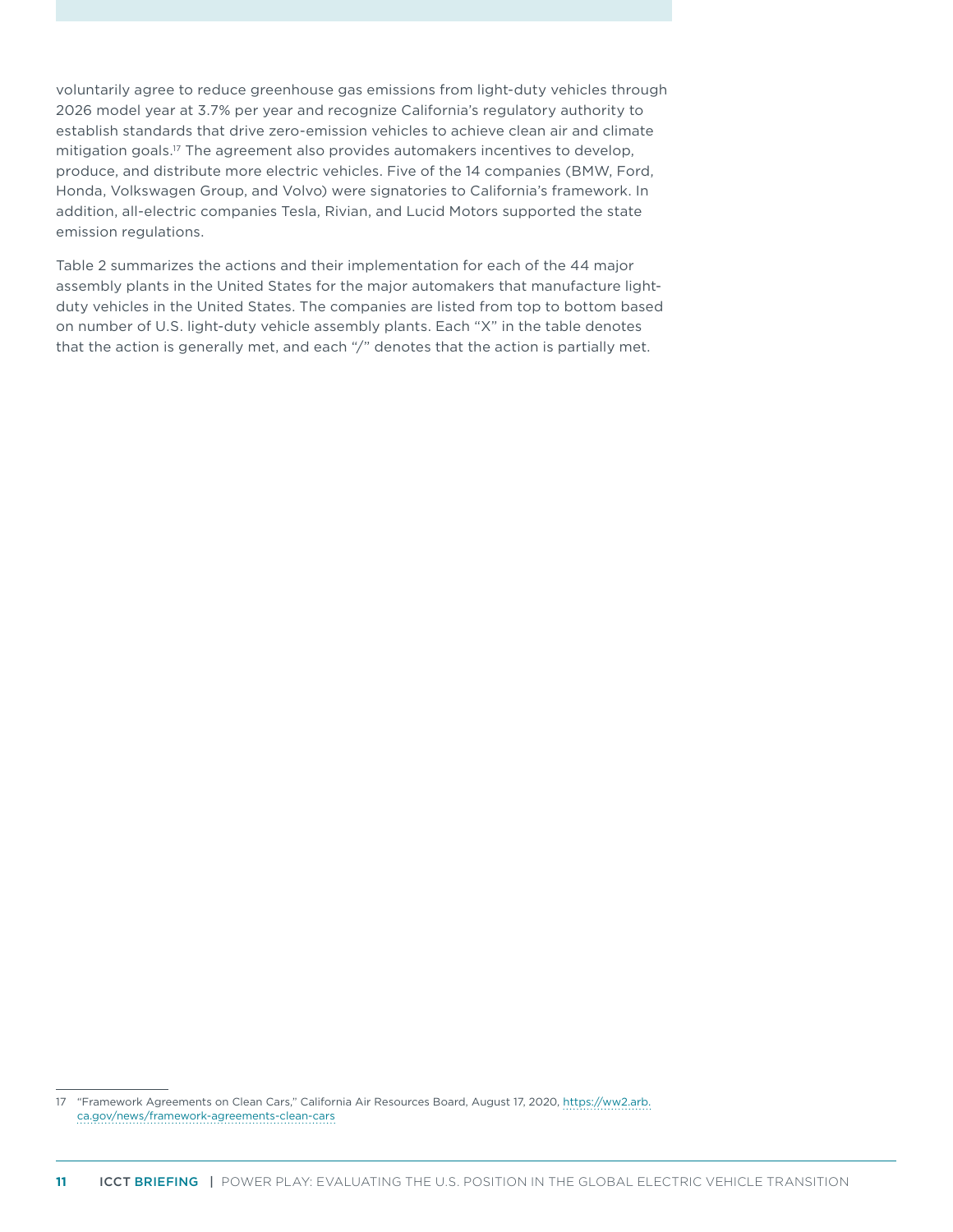#### <span id="page-11-0"></span>**Table 2.** Summary of automaker electric vehicle developments.

|                       |                                   | <b>Assembly plant action</b>             |                                            |                                      |                                                   |                                          | General automaker action                     |                                              |                                                      |                                                |                                  |                                                  |                                                 |                                                         |                                             |                                       |                                       |                                       |
|-----------------------|-----------------------------------|------------------------------------------|--------------------------------------------|--------------------------------------|---------------------------------------------------|------------------------------------------|----------------------------------------------|----------------------------------------------|------------------------------------------------------|------------------------------------------------|----------------------------------|--------------------------------------------------|-------------------------------------------------|---------------------------------------------------------|---------------------------------------------|---------------------------------------|---------------------------------------|---------------------------------------|
| <b>Automaker</b>      | <b>Assembly plant location</b>    | All electric vehicle<br>assembly in 2020 | Announced all electric<br>assembly by 2025 | Partial electric assembly<br>in 2020 | 2025<br>electric assembly by<br>Announced partial | Federal support for<br>electric assembly | United States electric<br>vehicle sales goal | United States electric<br>vehicle model goal | <b>United States electric<br/>vehicle investment</b> | <b>United States public</b><br>charger support | California regulatory<br>support | Non-United States electric<br>vehicle sales goal | Non-United States electric<br>vehicle model goa | <b>Non-United States electric</b><br>vehicle investment | Non-United States public<br>charger support | Global electric vehicle<br>sales goal | Global elecitrc vehicle<br>model goal | Global electric vehicle<br>investment |
|                       | Detroit-Hamtramck, MI             |                                          | X                                          |                                      |                                                   |                                          |                                              |                                              |                                                      |                                                |                                  |                                                  |                                                 |                                                         |                                             |                                       |                                       |                                       |
|                       | <b>Spring Hill, TN</b>            |                                          | X                                          |                                      |                                                   |                                          |                                              |                                              |                                                      |                                                |                                  |                                                  |                                                 |                                                         |                                             |                                       |                                       |                                       |
|                       | Orion, MI                         |                                          | X                                          |                                      |                                                   |                                          |                                              |                                              |                                                      |                                                |                                  |                                                  |                                                 |                                                         |                                             |                                       |                                       |                                       |
|                       | Fort Wayne, IN                    |                                          |                                            |                                      |                                                   |                                          |                                              |                                              |                                                      |                                                |                                  |                                                  |                                                 |                                                         |                                             |                                       |                                       |                                       |
| <b>General Motors</b> | Fairfax, KS                       |                                          |                                            |                                      |                                                   |                                          | $\sqrt{2}$                                   | $\sqrt{2}$                                   | $\pmb{\chi}$                                         | X                                              |                                  | $\sqrt{2}$                                       |                                                 | X                                                       |                                             | $\sqrt{2}$                            | $\sqrt{2}$                            | X                                     |
|                       | Arlington, TX                     |                                          |                                            |                                      |                                                   |                                          |                                              |                                              |                                                      |                                                |                                  |                                                  |                                                 |                                                         |                                             |                                       |                                       |                                       |
|                       | <b>Lansing Delta Township, MI</b> |                                          |                                            |                                      |                                                   |                                          |                                              |                                              |                                                      |                                                |                                  |                                                  |                                                 |                                                         |                                             |                                       |                                       |                                       |
|                       | <b>Lansing Grand River, MI</b>    |                                          |                                            |                                      |                                                   |                                          |                                              |                                              |                                                      |                                                |                                  |                                                  |                                                 |                                                         |                                             |                                       |                                       |                                       |
|                       | <b>Bowling Green, KY</b>          |                                          |                                            |                                      |                                                   |                                          |                                              |                                              |                                                      |                                                |                                  |                                                  |                                                 |                                                         |                                             |                                       |                                       |                                       |
|                       | Dearborn, MI                      |                                          |                                            |                                      | $\mathsf{x}$                                      |                                          |                                              |                                              |                                                      |                                                |                                  |                                                  |                                                 |                                                         |                                             |                                       |                                       |                                       |
|                       | Flat Rock, MI                     |                                          |                                            |                                      | X                                                 |                                          |                                              |                                              |                                                      |                                                |                                  |                                                  |                                                 |                                                         |                                             |                                       |                                       |                                       |
|                       | Louisville, KY                    |                                          |                                            |                                      | $\prime$                                          |                                          |                                              |                                              |                                                      |                                                |                                  |                                                  |                                                 |                                                         |                                             |                                       |                                       |                                       |
| Ford                  | Chicago, IL                       |                                          |                                            | $\prime$                             | $\overline{\phantom{a}}$                          |                                          |                                              |                                              | $\pmb{\mathsf{X}}$                                   | $\overline{\phantom{a}}$                       | $\pmb{\mathsf{X}}$               |                                                  | X                                               | X                                                       | X                                           | $\prime$                              | $\prime$                              | $\mathsf{x}$                          |
|                       | Kansas City, MO                   |                                          |                                            |                                      |                                                   |                                          |                                              |                                              |                                                      |                                                |                                  |                                                  |                                                 |                                                         |                                             |                                       |                                       |                                       |
|                       | Wayne, MI                         |                                          |                                            |                                      |                                                   |                                          |                                              |                                              |                                                      |                                                |                                  |                                                  |                                                 |                                                         |                                             |                                       |                                       |                                       |
|                       | Warren, MI                        |                                          |                                            |                                      |                                                   |                                          |                                              |                                              |                                                      |                                                |                                  |                                                  |                                                 |                                                         |                                             |                                       |                                       |                                       |
|                       | Mack Avenue, MI                   |                                          |                                            |                                      |                                                   |                                          |                                              |                                              |                                                      |                                                |                                  |                                                  |                                                 |                                                         |                                             |                                       |                                       |                                       |
|                       | Jefferson North, MI               |                                          |                                            |                                      |                                                   |                                          |                                              |                                              |                                                      |                                                |                                  |                                                  |                                                 |                                                         |                                             |                                       |                                       |                                       |
| <b>Fiat Chrysler*</b> | <b>Toledo North, OH</b>           |                                          |                                            | $\prime$                             | $\prime$                                          |                                          |                                              |                                              |                                                      |                                                |                                  |                                                  |                                                 |                                                         |                                             |                                       |                                       | $\overline{1}$                        |
|                       | <b>Sterling Height, MI</b>        |                                          |                                            |                                      |                                                   |                                          |                                              |                                              |                                                      |                                                |                                  |                                                  |                                                 |                                                         |                                             |                                       |                                       |                                       |
|                       | Belvidere, IL                     |                                          |                                            |                                      |                                                   |                                          |                                              |                                              |                                                      |                                                |                                  |                                                  |                                                 |                                                         |                                             |                                       |                                       |                                       |
|                       | <b>Toledo South, OH</b>           |                                          |                                            |                                      |                                                   |                                          |                                              |                                              |                                                      |                                                |                                  |                                                  |                                                 |                                                         |                                             |                                       |                                       |                                       |
|                       | Georgetown, KY                    |                                          |                                            |                                      |                                                   |                                          |                                              |                                              |                                                      |                                                |                                  |                                                  |                                                 |                                                         |                                             |                                       |                                       |                                       |
|                       | Princeton, IN                     |                                          |                                            |                                      |                                                   |                                          |                                              |                                              |                                                      |                                                |                                  |                                                  |                                                 |                                                         |                                             |                                       |                                       |                                       |
| Toyota                | San Antonio, TX                   |                                          |                                            |                                      |                                                   |                                          |                                              | $\prime$                                     |                                                      |                                                |                                  |                                                  | X                                               | $\pmb{\mathsf{X}}$                                      |                                             |                                       |                                       |                                       |
|                       | <b>Blue Springs, MS</b>           |                                          |                                            |                                      |                                                   |                                          |                                              |                                              |                                                      |                                                |                                  |                                                  |                                                 |                                                         |                                             |                                       |                                       |                                       |
|                       | Huntsville, AL                    |                                          |                                            |                                      |                                                   |                                          |                                              |                                              |                                                      |                                                |                                  |                                                  |                                                 |                                                         |                                             |                                       |                                       |                                       |
|                       | Marysville, OH                    |                                          |                                            |                                      |                                                   |                                          |                                              |                                              |                                                      |                                                |                                  |                                                  |                                                 |                                                         |                                             |                                       |                                       |                                       |
|                       | Lincoln, AL                       |                                          |                                            |                                      |                                                   |                                          |                                              |                                              |                                                      |                                                |                                  |                                                  |                                                 |                                                         |                                             |                                       |                                       |                                       |
| Honda                 | Greensburg, IN                    |                                          |                                            |                                      |                                                   |                                          |                                              |                                              |                                                      |                                                | $\mathsf X$                      |                                                  | $\sqrt{2}$                                      | $\sqrt{2}$                                              |                                             | $\prime$                              |                                       |                                       |
|                       | East Liberty, OH                  |                                          |                                            |                                      |                                                   |                                          |                                              |                                              |                                                      |                                                |                                  |                                                  |                                                 |                                                         |                                             |                                       |                                       |                                       |
|                       | Smyrna, TN                        |                                          |                                            | X                                    | $\mathsf X$                                       | $\mathsf{x}$                             |                                              |                                              |                                                      |                                                |                                  |                                                  |                                                 |                                                         |                                             |                                       |                                       |                                       |
| Nissan                | Canton, MS                        |                                          |                                            |                                      |                                                   |                                          |                                              |                                              |                                                      | $\overline{1}$                                 |                                  |                                                  |                                                 | X                                                       |                                             | $\sqrt{2}$                            |                                       |                                       |
|                       | Fremont, CA                       | X                                        | $\mathsf X$                                |                                      |                                                   | X                                        |                                              |                                              |                                                      |                                                |                                  |                                                  |                                                 |                                                         |                                             |                                       |                                       |                                       |
| Tesla                 | Austin, TX                        |                                          | X                                          |                                      |                                                   |                                          | $\pmb{\mathsf{X}}$                           | $\pmb{\mathsf{x}}$                           | X                                                    | X                                              | $\pmb{\mathsf{X}}$               | $\pmb{\mathsf{X}}$                               | $\mathsf X$                                     | $\mathsf X$                                             | $\pmb{\mathsf{X}}$                          | $\mathsf X$                           | $\mathsf X$                           | X                                     |
| <b>Subaru</b>         | Lafayette, IN                     |                                          |                                            |                                      |                                                   |                                          |                                              |                                              |                                                      |                                                |                                  |                                                  |                                                 | $\prime$                                                |                                             |                                       |                                       | $\sqrt{2}$                            |
| <b>BMW</b>            | Spartanburg, SC                   |                                          |                                            | X                                    | $\mathsf X$                                       |                                          |                                              |                                              | $\sqrt{2}$                                           | $\overline{1}$                                 | $\pmb{\mathsf{X}}$               | $\pmb{\chi}$                                     |                                                 | X                                                       | X                                           | X                                     | $\pmb{\mathsf{X}}$                    | X                                     |
| Hyundai               | Montgomery, AL                    |                                          |                                            |                                      |                                                   |                                          |                                              |                                              | $\mathsf X$                                          |                                                |                                  |                                                  |                                                 |                                                         |                                             |                                       | $\mathsf X$                           | $\mathsf X$                           |
| Kia                   | West Point, GA                    |                                          |                                            |                                      |                                                   |                                          |                                              |                                              | $\pmb{\mathsf{X}}$                                   | $\mathsf X$                                    |                                  | $\overline{1}$                                   |                                                 |                                                         | $\mathsf X$                                 | $\sqrt{2}$                            | $\overline{1}$                        | X                                     |
| <b>Mercedes</b>       | Tuscaloosa, AL                    |                                          |                                            |                                      | $\mathsf X$                                       |                                          | $\mathsf X$                                  |                                              | $\mathsf X$                                          |                                                |                                  | $\mathsf X$                                      |                                                 | $\mathsf X$                                             | $\mathsf X$                                 | $\mathsf X$                           | $\prime$                              | X                                     |
| Volkswagen            | Chattanooga, TN                   |                                          |                                            |                                      | $\mathsf X$                                       |                                          | X                                            |                                              | $\sqrt{2}$                                           | $\mathsf X$                                    | $\mathsf X$                      | $\pmb{\mathsf{X}}$                               |                                                 | X                                                       | $\mathsf X$                                 | $\sqrt{2}$                            | $\pmb{\mathsf{X}}$                    | X                                     |
| Volvo                 | Ridgeville, SC                    |                                          |                                            |                                      | $\mathsf X$                                       |                                          | $\mathsf X$                                  |                                              | $\overline{1}$                                       |                                                | $\mathsf X$                      | $\mathsf X$                                      |                                                 |                                                         |                                             | $\mathsf X$                           | $\pmb{\mathsf{X}}$                    | $\sqrt{2}$                            |
| Rivian                | Normal, IL                        | X                                        | $\mathsf X$                                |                                      |                                                   |                                          | X                                            | $\pmb{\mathsf{X}}$                           | $\mathsf X$                                          | $\mathsf X$                                    | $\pmb{\mathsf{X}}$               |                                                  |                                                 |                                                         |                                             |                                       |                                       |                                       |
| <b>Lucid Motors</b>   | Casa Grande, AZ                   |                                          | $\mathsf X$                                |                                      |                                                   |                                          | $\mathsf X$                                  | $\pmb{\mathsf{X}}$                           | $\pmb{\mathsf{X}}$                                   |                                                | $\mathsf X$                      |                                                  |                                                 |                                                         |                                             |                                       |                                       |                                       |
|                       |                                   |                                          |                                            |                                      |                                                   |                                          |                                              |                                              |                                                      |                                                |                                  |                                                  |                                                 |                                                         |                                             |                                       |                                       |                                       |

*Note:* "X" denotes action is generally met; "/" denotes action partially met.<br>\* Fiat Chrysler automaker actions do not account for any new developments since its 2021 merger with PSA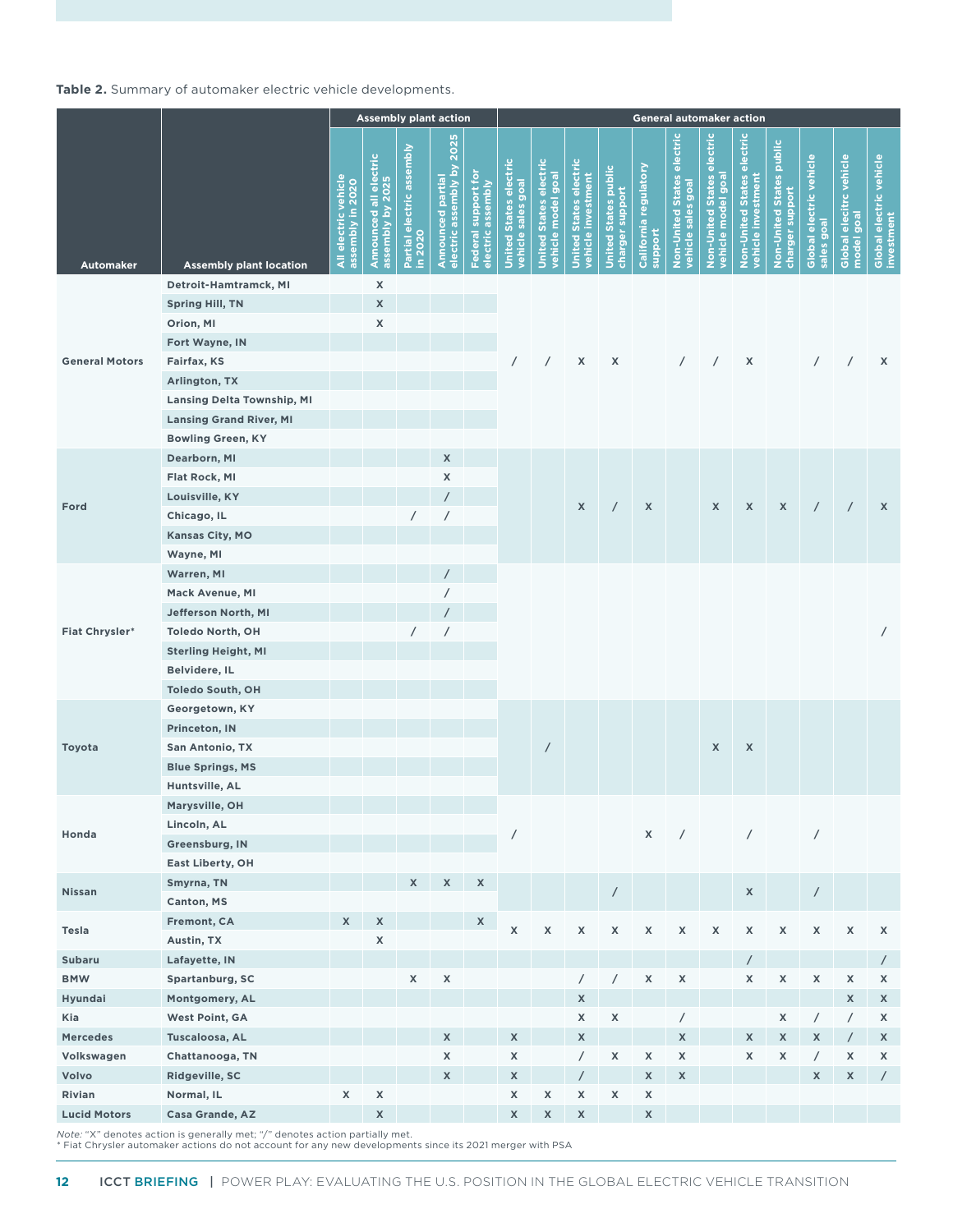As Table 2 indicates, there are only two assembly plants in the United States that manufacture only electric vehicles as of 2020, but there are announcements for an additional five new or converted electric vehicle assembly plants. In addition, 13 of the 44 plants have indicated partial assembly plant conversions or expansions to make electric vehicles by 2025. The columns on the right show the additional actions taken at a company level to commit to higher electric vehicle sales, increased electric vehicle model deployment, or public charger deployment in the United States, in a non-U.S. market (typically in China or Europe), or globally. The table illustrates that, even though there have been relatively few new and converted electric vehicle assembly plants in the United States, the companies have made a number of statements and actions that more broadly signal their intent to transition to electric in other markets.

## U.S. ELECTRIC VEHICLE ASSEMBLY PLANTS

This section summarizes the plant-specific developments for new, converted, and expanded electric vehicle production capacity based on company announcements and estimates the overall 2025 U.S. light-duty electric and combustion vehicle production at the plant-level.

Table 3 summarizes the company announcements for new, converted, and expanded light-duty vehicle assembly plants in the U.S. that have at least some electric vehicle capacity. The table is based on company announcements and media sources.18 The 10 companies in the table collectively have plans for three new, eight converted, and five expanded assembly plants before 2025. Although the details vary, based on company announcements, the assembly plants listed in the first six rows of the table will produce only electric vehicles, including General Motors' Detroit-Hamtramck, Orion, and Spring Hill plants. The rest of the plants will produce both combustion and electric vehicles,

<sup>18</sup> Marklines, (2020),<https://www.marklines.com/> Edward Ludlow, "Electric cars are about to start rolling out of the Arizona Desert," *Bloomberg*, May 22, 2020, [https://www.bloomberg.com/news/articles/2020-05-22/electric-cars-are-about-to-start-rolling-out-of-the](https://www.bloomberg.com/news/articles/2020-05-22/electric-cars-are-about-to-start-rolling-out-of-the-arizona-desert)[arizona-desert](https://www.bloomberg.com/news/articles/2020-05-22/electric-cars-are-about-to-start-rolling-out-of-the-arizona-desert)

David Ferris, " With Hummer and \$2B factory push, GM roars 'electric'," *EEnews*, October 21, 2020, [https://](https://www.eenews.net/energywire/2020/10/21/stories/1063716707?utm_campaign=edition&utm_medium=email&utm_source=eenews%3Aenergywire) [www.eenews.net/energywire/2020/10/21/stories/1063716707](https://www.eenews.net/energywire/2020/10/21/stories/1063716707?utm_campaign=edition&utm_medium=email&utm_source=eenews%3Aenergywire)

Ian Thibodeau, "Ford Flat Rock plant shifts to electric vehicles, Mustang," *Detroitnews*, March 20, 2019, [https://](https://www.detroitnews.com/story/business/autos/ford/2019/03/20/ford-flat-rock-plant-shifts-electric-vehicles-mustang/3221693002/) [www.detroitnews.com/story/business/autos/ford/2019/03/20/ford-flat-rock-plant-shifts-electric-vehicles](https://www.detroitnews.com/story/business/autos/ford/2019/03/20/ford-flat-rock-plant-shifts-electric-vehicles-mustang/3221693002/)[mustang/3221693002/](https://www.detroitnews.com/story/business/autos/ford/2019/03/20/ford-flat-rock-plant-shifts-electric-vehicles-mustang/3221693002/)

<sup>&</sup>quot;Contract summary: Hourly workers," UAW Ford, November, 2019, [https://uaw.org/wp-content/](https://uaw.org/wp-content/uploads/2019/11/NUMBERS-CORRECTED_FRI-11-1_11140-AM_Hourly-graphics.pdf) [uploads/2019/11/NUMBERS-CORRECTED\\_FRI-11-1\\_11140-AM\\_Hourly-graphics.pdf](https://uaw.org/wp-content/uploads/2019/11/NUMBERS-CORRECTED_FRI-11-1_11140-AM_Hourly-graphics.pdf).

Stellantis, "FCA to expand production capacity in Michigan to grow core brands, electrify Jeep vehicles," 2019, <https://media.stellantisnorthamerica.com/newsrelease.do?id=20661&mid=18>

Fiat Chrysler Automobiles, "Mack Avenue Engine Complex and Jefferson North Assembly Plant investment", FCA, [https://s3.amazonaws.com/chryslermedia.iconicweb.com/mediasite/attachments/FCA\\_plant\\_](https://s3.amazonaws.com/chryslermedia.iconicweb.com/mediasite/attachments/FCA_plant_expansion_presentation9u35hjpuvi3ko50lsavavfj9h2.pdf) [expansion\\_presentation9u35hjpuvi3ko50lsavavfj9h2.pdf](https://s3.amazonaws.com/chryslermedia.iconicweb.com/mediasite/attachments/FCA_plant_expansion_presentation9u35hjpuvi3ko50lsavavfj9h2.pdf)

<sup>&</sup>quot;BMW Group plant Spartanburg more than doubles capacity for battery assembly, 2020 BMW X5 xDrive45e Plug-in Hybrid electric vehicle begins production in Spartanburg, SC on August, 1," BMW Group, accessed March 1, 2021, [https://www.press.bmwgroup.com/usa/article/detail/T0299183EN\\_US/bmw-group-plant](https://www.press.bmwgroup.com/usa/article/detail/T0299183EN_US/bmw-group-plant-spartanburg-more-than-doubles-capacity-for-battery-assembly-2020-bmw-x5-xdrive45e-plug-in-hybrid-electric-vehicle-begins-production-in-spartanburg-sc-on-august-1?language=en_US)[spartanburg-more-than-doubles-capacity-for-battery-assembly-2020-bmw-x5-xdrive45e-plug-in-hybrid](https://www.press.bmwgroup.com/usa/article/detail/T0299183EN_US/bmw-group-plant-spartanburg-more-than-doubles-capacity-for-battery-assembly-2020-bmw-x5-xdrive45e-plug-in-hybrid-electric-vehicle-begins-production-in-spartanburg-sc-on-august-1?language=en_US)[electric-vehicle-begins-production-in-spartanburg-sc-on-august-1?language=en\\_US](https://www.press.bmwgroup.com/usa/article/detail/T0299183EN_US/bmw-group-plant-spartanburg-more-than-doubles-capacity-for-battery-assembly-2020-bmw-x5-xdrive45e-plug-in-hybrid-electric-vehicle-begins-production-in-spartanburg-sc-on-august-1?language=en_US);

Ford Rouge Electric Vehicle Center," Ford Authority, September 25, 2020, [https://fordauthority.com/fmc/ford](https://fordauthority.com/fmc/ford-motor-company-plants-facilities/ford-motor-company-usa-plants-facilities/ford-rouge-electric-vehicle-center-dearborn-michigan-usa/)[motor-company-plants-facilities/ford-motor-company-usa-plants-facilities/ford-rouge-electric-vehicle-center](https://fordauthority.com/fmc/ford-motor-company-plants-facilities/ford-motor-company-usa-plants-facilities/ford-rouge-electric-vehicle-center-dearborn-michigan-usa/)[dearborn-michigan-usa/](https://fordauthority.com/fmc/ford-motor-company-plants-facilities/ford-motor-company-usa-plants-facilities/ford-rouge-electric-vehicle-center-dearborn-michigan-usa/)

Gail Allyn Short, "Mercedes moves toward electric," *Business Alabama*, February 10, 2020, [https://](https://businessalabama.com/mercedes-moves-toward-electric/) [businessalabama.com/mercedes-moves-toward-electric/](https://businessalabama.com/mercedes-moves-toward-electric/)

<sup>&</sup>quot;Volkswagen breaks ground on expansion for electric vehicle production in United States,", Volkswagen US Media site, accessed March 1, 2021, [https://www.media.vw.com/en-us/releases/1227#:~:text=Production%20](https://www.media.vw.com/en-us/releases/1227#:~:text=Production of that vehicle is,on the same assembly line) [of%20that%20vehicle%20is,on%20the%20same%20assembly%20line](https://www.media.vw.com/en-us/releases/1227#:~:text=Production of that vehicle is,on the same assembly line)

David Wren, "Volvo to build Charleston-area battery plant to power SC-made vehicles, " *Post and Courier*, September 14, 2020, [https://www.postandcourier.com/business/volvo-to-build-charleston-area-battery-plant](https://www.postandcourier.com/business/volvo-to-build-charleston-area-battery-plant-to-power-sc-made-vehicles/article_c44113a4-33cd-11ea-a049-5f0cafb689af.html)[to-power-sc-made-vehicles/article\\_c44113a4-33cd-11ea-a049-5f0cafb689af.html](https://www.postandcourier.com/business/volvo-to-build-charleston-area-battery-plant-to-power-sc-made-vehicles/article_c44113a4-33cd-11ea-a049-5f0cafb689af.html)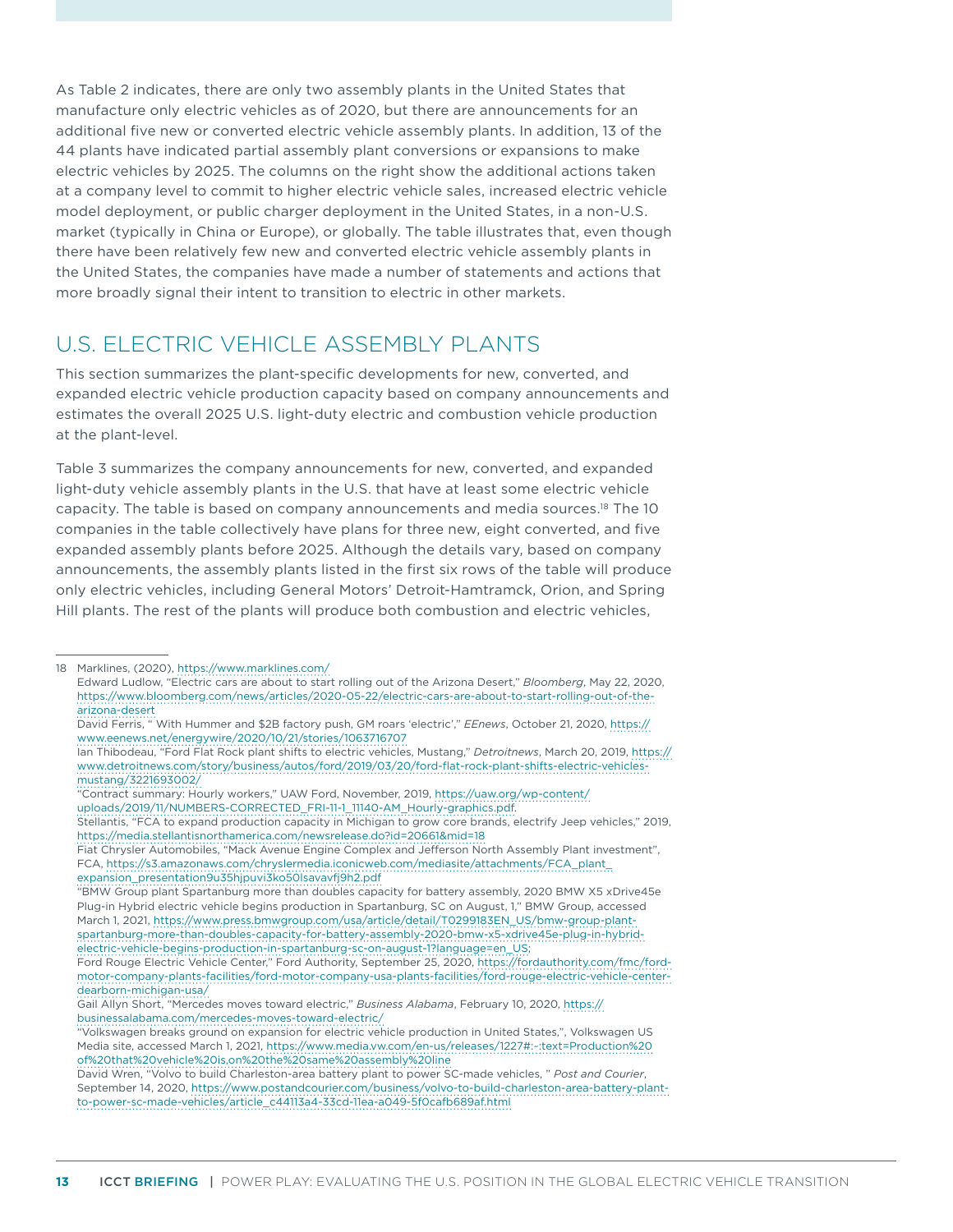but the relative volumes are unknown. Based on production capacity, all these plants together could produce up to 1.7 million annual electric vehicles (near full capacity of all-electric plants) up to a maximum of 4.5 million (if all the plants shown in the table eventually transition to all electric vehicles). The right-most column of Table 3 shows the associated announced investment of about \$17 billion and represents about 5% of the total \$345 billion in global announced investments in [Table 1](#page-3-0).

| <b>Type</b>      | <b>Automaker</b>      | <b>Assembly</b><br>plant location | <b>State</b>    | <b>Maximum</b><br>production<br>capacity<br>(vehicles) | <b>Potential</b><br>timing<br>for initial<br>production | <b>Percent of</b><br>production<br>that will be<br>electric | Investment<br>(million USD) |
|------------------|-----------------------|-----------------------------------|-----------------|--------------------------------------------------------|---------------------------------------------------------|-------------------------------------------------------------|-----------------------------|
|                  | Tesla                 | Austin                            | Texas           | 250,000                                                | 2021                                                    | 100%                                                        | \$1,000                     |
| <b>New</b>       | Rivian                | Normal                            | <b>Illinois</b> | 400,000                                                | 2021                                                    | 100%                                                        | \$750                       |
|                  | <b>Lucid Motors</b>   | Casa Grande                       | Arizona         | 380,000                                                | 2021                                                    | 100%                                                        | \$700                       |
|                  | <b>General Motors</b> | Detroit-<br><b>Hamtramck</b>      | Michigan        | 270,000                                                | 2021                                                    | 100%                                                        | \$2,200                     |
|                  | <b>General Motors</b> | Orion                             | Michigan        | 160,000                                                | 2021                                                    | 100%                                                        | \$300                       |
| Conversion       | <b>General Motors</b> | <b>Spring Hill</b>                | Tennessee       | 198,000                                                | 2022                                                    | 100%                                                        | \$2,000                     |
|                  | Ford                  | Flat Rock                         | Michigan        | 240,000                                                | 2023                                                    | Not specified                                               | \$900                       |
|                  | Ford                  | Louisville                        | Kentucky        | 400,000                                                | 2020                                                    | Not specified                                               | \$100                       |
|                  | Fiat Chrysler         | Mack Avenue                       | Michigan        | Not available                                          | 2021                                                    | Not specified                                               | \$1.600 <sup>a</sup>        |
|                  | Fiat Chrysler         | Warren                            | Michigan        | 350,000                                                | 2021                                                    | Not specified                                               | \$1,500 <sup>a</sup>        |
|                  | Fiat Chrysler         | Jefferson<br>North                | Michigan        | 410,000                                                | 2021                                                    | Not specified                                               | \$900 <sup>a</sup>          |
| <b>Expansion</b> | <b>BMW</b>            | Spartanburg                       | South Carolina  | 450,000                                                | 2020                                                    | Not specified                                               | \$20                        |
|                  | Volvo                 | Ridgeville                        | South Carolina  | 150,000                                                | 2022                                                    | Not specified                                               | \$600                       |
|                  | Ford                  | Dearborn                          | Michigan        | 350,000                                                | 2022                                                    | Not specified                                               | \$700                       |
|                  | Mercedes              | Tuscaloosa                        | Alabama         | 300,000                                                | 2022                                                    | Not specified                                               | \$1,054                     |
|                  | Volkswagen            | Chattanooga                       | Tennessee       | 200,000                                                | 2022                                                    | Not specified                                               | \$800                       |

**Table 3.** Announced new, converted, and expanded electric vehicle capacity at U.S. assembly plants.

<sup>a</sup> These announced investments appear to be mostly for combustion vehicles, whereas others in this column are mostly for electric vehicles.

As indicated in Table 3, no incumbent automakers have announced new electric vehicle plants, but several are making efforts to convert or expand existing combustion vehicle facilities to produce electric vehicles. General Motors' multi-plant investment is the largest at more than \$4 billion, with the intent to fully convert its Detroit-Hamtramck, Orion, and Spring Hill plants for all electric vehicles. BMW, Ford, Mercedes, Volkswagen, and Volvo are collectively investing more than \$4 billion, including plant conversions (Ford's Flat Rock and Louisville) and expansions of existing facilities (BMW's Spartanburg, Mercedes' Tuscaloosa, Volkswagen's Chattanooga, and Volvo's Ridgeville). Although these plants will produce both combustion and electric vehicles, the majority of the investment is expected to increase the capacity for electric vehicle and battery assembly.

[Figure 4](#page-14-0) shows the estimated 2025 light-duty vehicle production for the same 44 U.S. assembly plants that are shown in [Table](#page-11-0) 2 with one exception: production capacity data are not available for Fiat Chrysler's Mack Avenue plant, which is being converted from an engine plant to a vehicle assembly plant. Thus, there are 43 assembly plants shown in [Figure](#page-14-0) 4. Companies are ordered from top to bottom based on estimated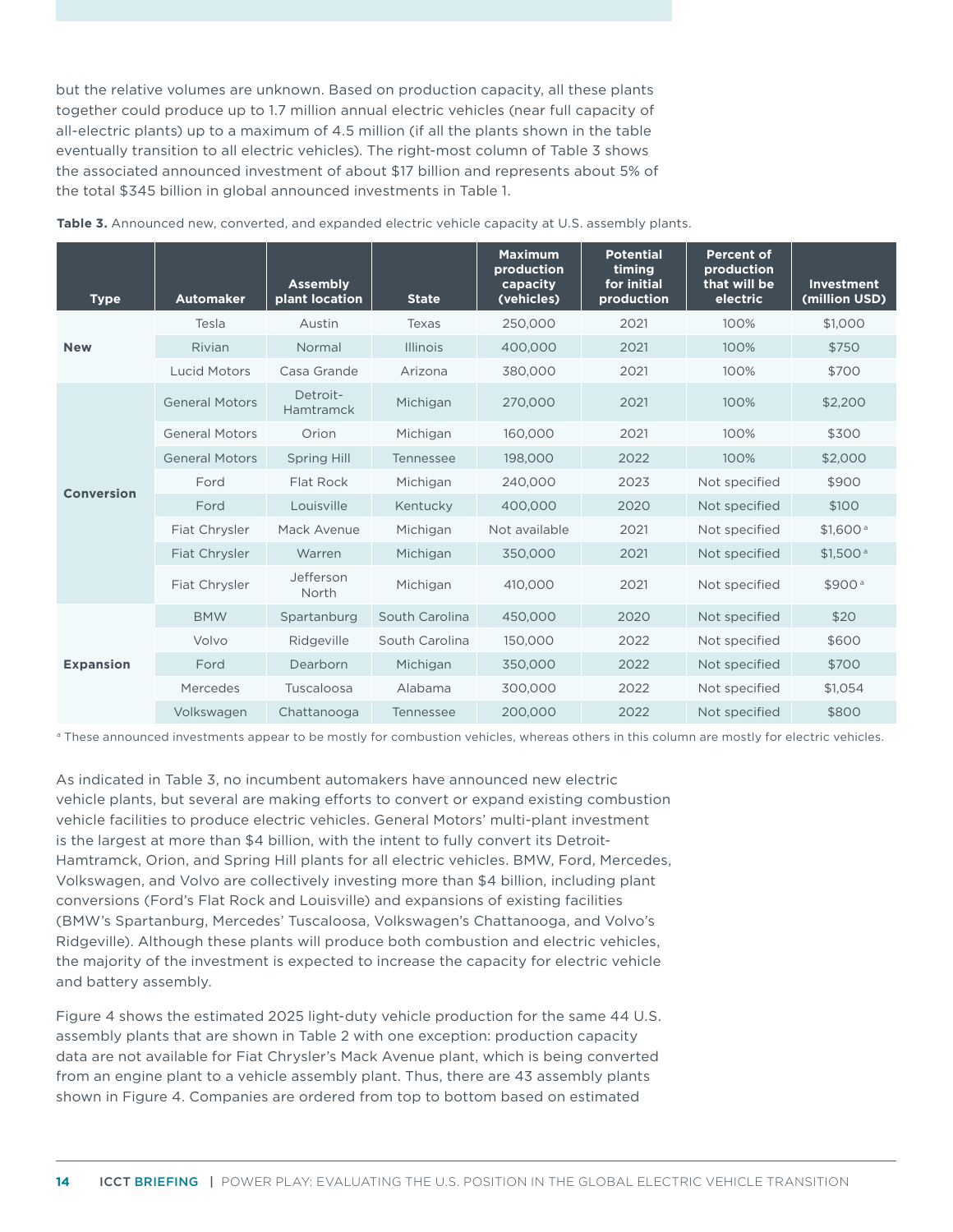2025 U.S. production volume and range from about 1.6 million vehicles (General Motors) to 115,000 vehicles (Volvo). As above, incumbent automakers are assumed to increase sales by 1% annually through 2025, and annual production is assumed to average 75% of plant capacity. The labels are the names or locations of the 43 distinct assembly plants, which are shown by each individual brick in the horizontal bars. The different shades of green represent different types of electric vehicle plants, including all-electric (dark green), all-electric conversion (light green), new all-electric (green and white hatch), and partial electric (green and brown hatch). Different shades of brown represent different combustion plants, including mostly combustion (light brown), all combustion (dark brown) and new combustion (brown and white hatch). The figure is based on 2020 assembly plant production capacity data and the company electric vehicle announcements for new, converted, and expanded assembly plants from Table 3 where data are available.19



<span id="page-14-0"></span>

The combined production for the automakers in 2025 shown in [Figure](#page-14-0) 4 is about 10.6 million light-duty vehicles. Assuming full conversion as announced by General Motors of three plants and the new plants by Tesla, Rivian, and Lucid Motors, electric vehicles would make up at least 16% of the total U.S. production. Assuming that electric vehicles represent one-third of the total production at each partial electric plant by 2025 would put U.S. electric vehicle production at 2.3 million – 10% of global electric vehicle production – and an electric share of U.S. vehicle production at about 22%. Although comprehensive data are not available, the relative share of electric vehicle production at each mostly combustion vehicle plant is assumed to be 3%. If all the partial electric plants and mostly combustion plants were converted to all-electric plants by 2025, the U.S. share of global electric vehicle production would increase from about 10% to about 23%.

<sup>19</sup> Sales data and plant production capacity are from Marklines, (2020), [https://www.marklines.com/portal\\_top\\_](https://www.marklines.com/portal_top_en.html) [en.html](https://www.marklines.com/portal_top_en.html)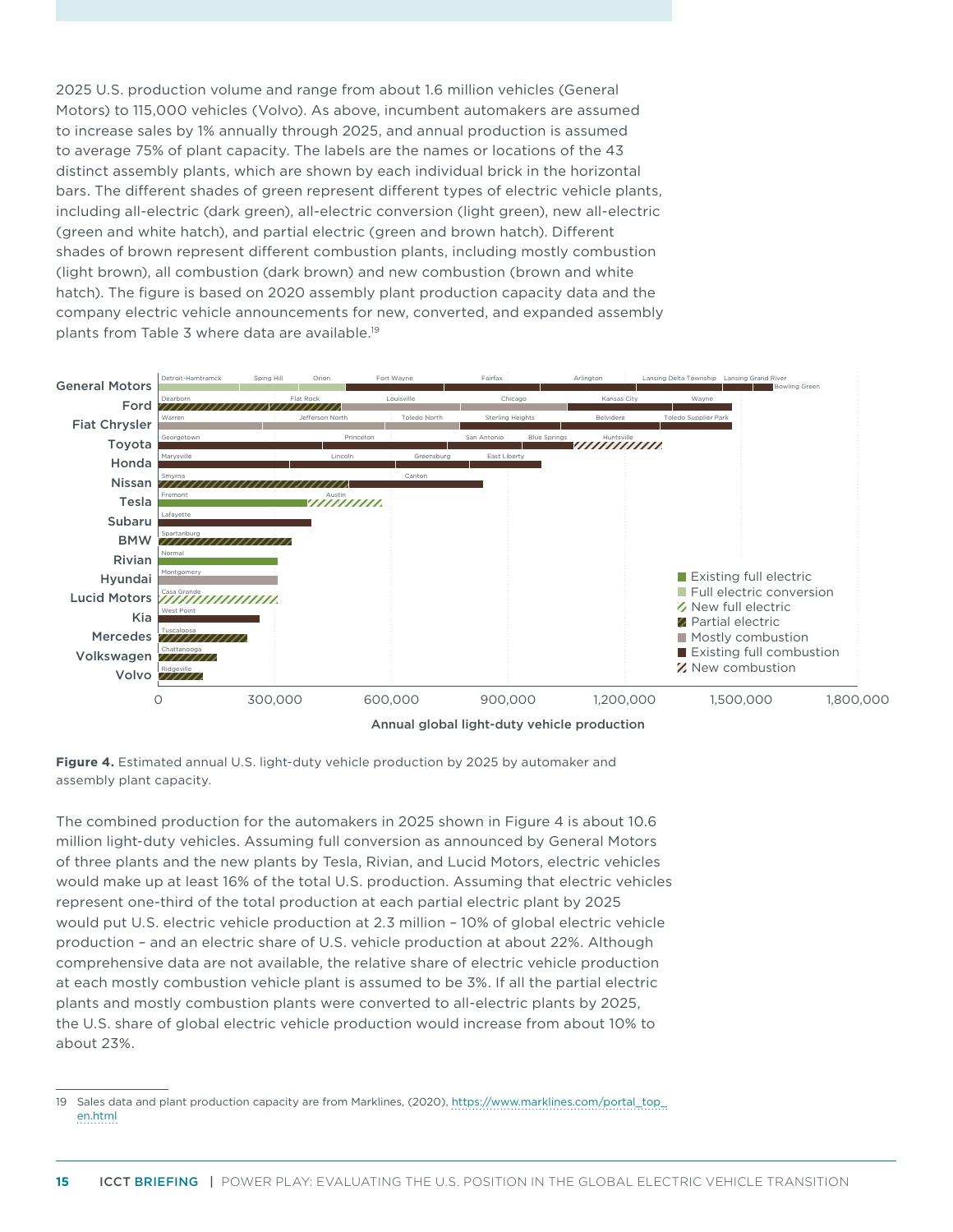Tesla and General Motors have the greatest estimated electric production by 2025, with about 600,000 and 500,000 vehicles, respectively. All of the vehicles produced by Tesla are electric. Electric vehicles represent about 30% of General Motors' estimated 1.6 million vehicle production by 2025 in the United States, based on its announced full conversion of three plants. Several automakers, including Ford, Mercedes, Volkswagen, and Volvo, have plants that produce both electric and combustion vehicles, but the exact electric vehicle capacity is unclear. There was production at Ford's Wayne plant in Michigan for approximately 50,000 Ford C-Max Energi PHEV and Focus BEV in total, but production ceased in 2018. The company does not appear to have plans for future EV assembly at the plant. Ford has also announced its conversion to electric Transit commercial van production, but not for its light-duty Ford F150, in its Kansas City plant.

High-volume companies Fiat Chrysler, Toyota, Honda, and Nissan that produce between 800,000 and 1.5 million light-duty vehicles annually in the United States stand out with no announced all-electric vehicle assembly plants. Similarly, Subaru, Hyundai, and Kia each have one combustion-only plant and no electric vehicle plants. Notably, the Toyota Huntsville, Alabama, plant is the only case of an announced new assembly plant that has not stated it will include electric vehicle production.20

Mapping the 43 U.S. electric and combustion vehicle assembly plants expected by 2025 illustrates the industry developments geographically. The major U.S. light-duty vehicle assembly plants are shown in [Figure 5](#page-16-0), along with the total light-duty vehicle production capacity in each state. Overall, the production capacity is about 33% greater than the estimated production shown above, accounting for the fact that plants typically do not operate at full capacity. Each plant is labeled by name and automaker, and its estimated 2025 production capacity is illustrated by the width of the bar. Green bars represent all-electric vehicle plants, brown bars represent combustion vehicle plants, and hatched green and brown bars represent partial electric vehicle plants. The total light-duty vehicle production capacity in each state is shown by the background shading, with lighter shades representing lower capacity and darker shades representing greater capacity.

<sup>20</sup> A joint manufacturing plant for Toyota and Mazda with an announced \$2.3 billion investment, 4,000 jobs, and expected 2021 vehicle production. See "Mazda and Toyota Further Commitment to U.S. Manufacturing with Additional Investment," Toyota Motor Corporation, August 13, 2020, [https://pressroom.toyota.com/mazda](https://pressroom.toyota.com/mazda-and-toyota-further-commitment-to-u-s-manufacturing-with-additional-investment/)[and-toyota-further-commitment-to-u-s-manufacturing-with-additional-investment/](https://pressroom.toyota.com/mazda-and-toyota-further-commitment-to-u-s-manufacturing-with-additional-investment/)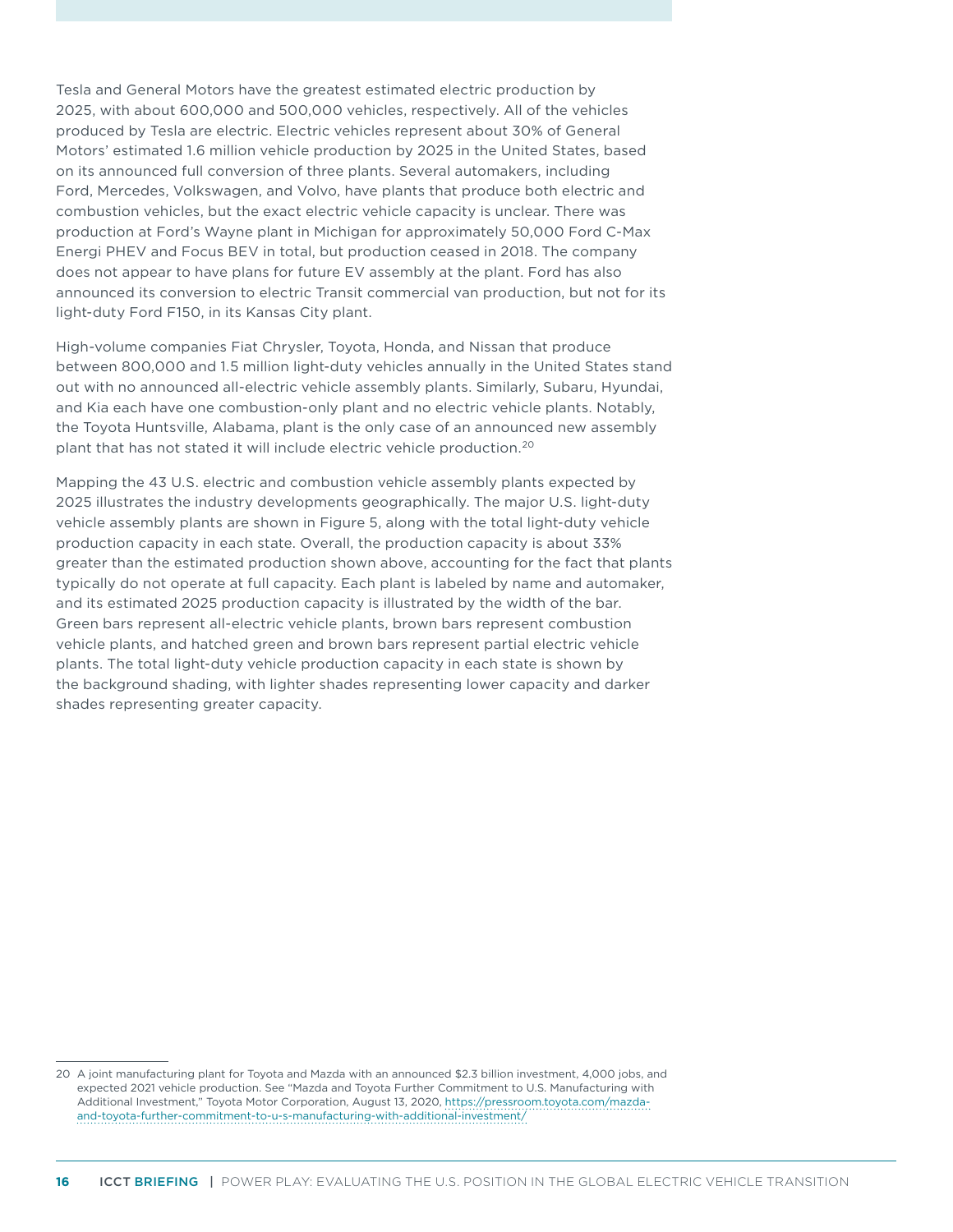

<span id="page-16-0"></span>**Figure 5.** Estimated 2025 U.S. light-duty vehicle production capacity by assembly plant and state.

Together the potential 2025 annual production capacity of all 43 light-duty vehicle assembly plants shown in [Figure 5](#page-16-0) sums to 14 million. The majority of the plants and production capacity is located in the Midwest and South. About 55% of the U.S. production capacity and 60% of the assembly plants are located in five states: Michigan, Indiana, Alabama, Ohio, and Illinois. There are 18 assembly facilities in the South, 23 in the Midwest, and two in the West. Michigan has the greatest annual production capacity at about 2.7 million and is home to 10 of the 43 assembly plants shown, as well as Fiat Chrysler's Mack Avenue plant. It is home to two General Motors plants, Detroit-Hamtramck and Orion, that are being converted to produce only electric vehicles.

# POLICY CONTEXT

Demand-side policies that boost interest and overcome consumer barriers, along with supply-side policies that spur the manufacturing industry, are critical to support the development and expansion of domestic electric vehicle production. Automakers primarily target their electric vehicle deployment and supporting activities to the major markets with regulatory and consumer-support policies. In the United States, vehicle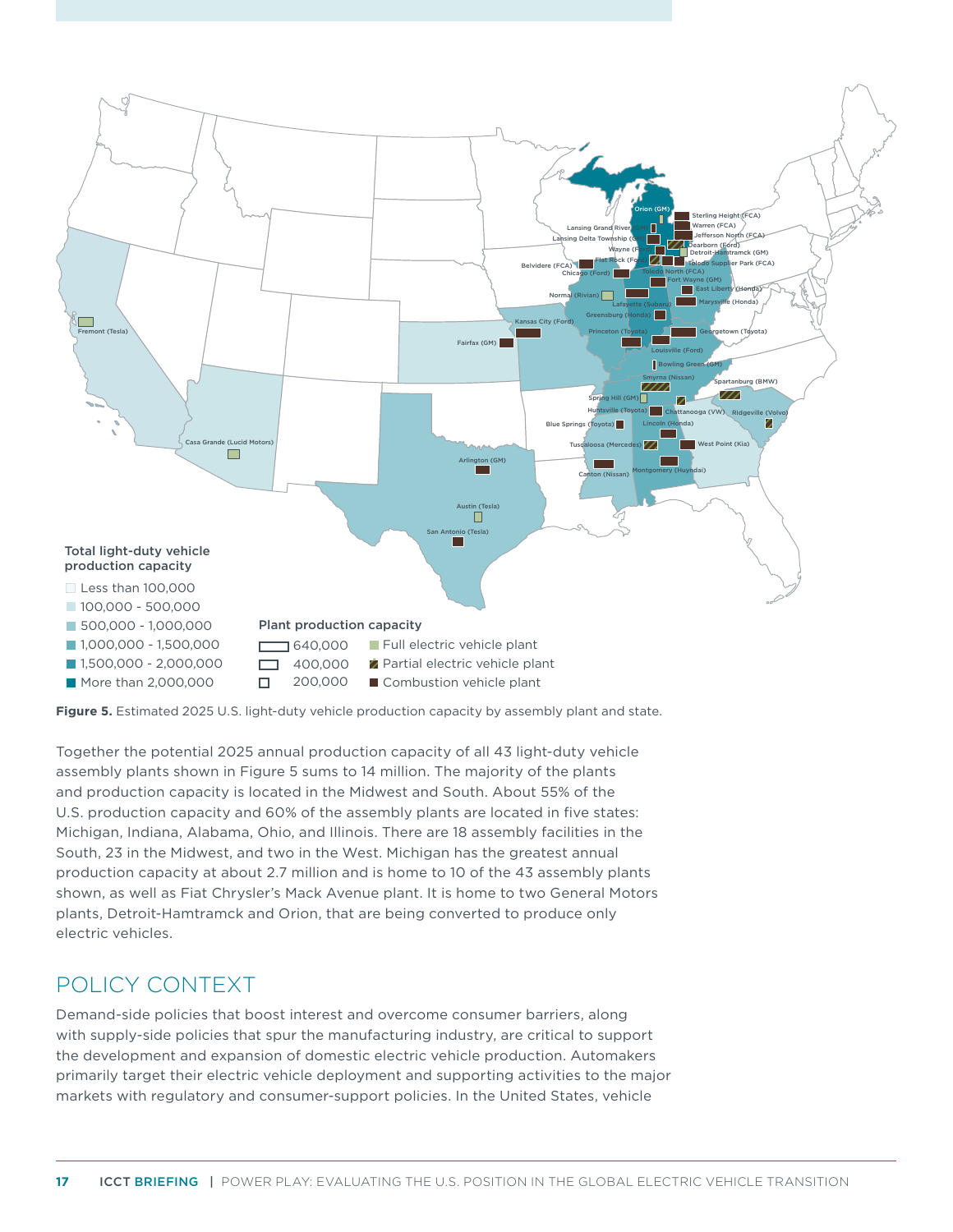regulations have been rolled back<sup>21</sup> and federal electric vehicle purchasing incentives have been phased out for the automakers with the highest electric vehicle sales.<sup>22</sup> Comparatively, China and Europe have continued to spur electric vehicle market and assembly developments with sustained and broad regulatory, consumer incentive, and industrial policies.<sup>23</sup>

Several industry statements indicate how automakers prioritize markets with zeroemission vehicle (ZEV) policy developments. China is the market with the most comprehensive ZEV policy package with robust market development and industrial support policies. A combination of government national strategies, decade-long pilots, incentives, and regulations have cultivated the world's largest electric vehicle market and industry.<sup>24</sup> In reference to China's position to lead global electric vehicle developments, Volkswagen chair Herbert Diess said: "The future of Volkswagen will be decided in the Chinese market …What we find (in China) is really the right environment to develop the next generation of cars … We have very clear policies established here in China. Policymakers and regulators are requiring [a shift to electric vehicles]."25

A similar dynamic is apparent in Europe, where the industry investments and market developments are accelerating. In Europe, announced electric vehicle and battery investments amounted to 60 billion euros in 2019, which was an increase from 2018 values by a factor of more than 19.<sup>26</sup> In terms of market development, Europe's electric vehicle market surpassed China's for the first time in 2020, both in terms of new electric vehicle sales and electric vehicle sales share. These recent trends are the result of stronger regulatory policies in Europe and declining incentives and in China.<sup>27</sup> Volkswagen, for example, has said that increasingly stringent CO<sub>2</sub> standards in Europe will lead the company to increase the share of hybrid and electric vehicles it sells in Europe from 40% to 60% by 2030.<sup>28</sup> More broadly, senior vice president of Honda Motor Europe, Tom Gardner, described the Europe situation: "The pace of change in regulation, the market, and consumer behavior in Europe means that the shift towards electrification is happening faster here than anywhere else in the world."29

To further explain industry electric vehicle assembly plant decisions, Table 4 summarizes non-U.S. and U.S.-related electric vehicle investment details for Volkswagen Group,

<sup>21</sup> Aaron Isenstadt and Nic Lutsey, *Summary of the Trump Administration's fatally flawed U.S. light-duty vehicle efficiency standards*, (ICCT: Washington, DC, 2020), [https://theicct.org/publications/fatally-flawed-trump-](https://theicct.org/publications/fatally-flawed-trump-NHTSA-analysis)[NHTSA-analysis](https://theicct.org/publications/fatally-flawed-trump-NHTSA-analysis)

<sup>22</sup> Internal Revenue Service, IRC 30D New Qualified Plug-In Electric Drive Motor Vehicle Credit, [https://www.irs.](https://www.irs.gov/businesses/irc-30d-new-qualified-plug-in-electric-drive-motor-vehicle-credit) [gov/businesses/irc-30d-new-qualified-plug-in-electric-drive-motor-vehicle-credit](https://www.irs.gov/businesses/irc-30d-new-qualified-plug-in-electric-drive-motor-vehicle-credit)

<sup>23</sup> Lutsey, Grant, Wappelhorst, and Zhou, *Power play: How governments are spurring the electric vehicle industry*; Slowik, Lutsey, and Hsu, *How technology, recycling, and policy can mitigate ZEV supply risks; and Cui, Hall, and Lutsey, Update on the global transition to electric vehicles through 2019*

<sup>24</sup> Lingzhi Jin, Hui He, Hongyang Cui, Nic Lutsey, Chuqi Wu, and Yidan Chu, *Driving a green future: A retrospective review of China's electric vehicle development and outlook for the future*, (ICCT: Washington, DC, 2021) <https://theicct.org/sites/default/files/publications/China-green-future-ev-jan2021.pdf>

<sup>25</sup> Paul Lienert, Norihiko Shirouzu, and Edward Taylor, "Exclusive: VW, China spearhead \$300 billion global drive to electrify cars." *Reuters*, January 10, 2019, https://www.reuters.com/article/us-autoshow-detroit-electricexclusive/exclusive-vw-china-spearhead-300-billion-global-drive-to-electrify-cars-idUSKCN1P40G6

<sup>26</sup> Eoin Bannon, "Record €60bn investment in electric cars and batteries in Europe secured last year," Transport & Environment, May 25, 2020, [https://www.transportenvironment.org/press/record-%E2%82%AC60bn](https://www.transportenvironment.org/press/record-%E2%82%AC60bn-investment-electric-cars-and-batteries-europe-secured-last-year)[investment-electric-cars-and-batteries-europe-secured-last-year](https://www.transportenvironment.org/press/record-%E2%82%AC60bn-investment-electric-cars-and-batteries-europe-secured-last-year)

<sup>27</sup> Jin, He, Cui, Lutsey, and Wu. *Driving a green future: A retrospective review of China's electric vehicle development*.

<sup>28</sup> "VW boosts investment in electric and autonomous car technology to \$86 billon," *Reuters*, November 13, 2020, [https://www.reuters.com/article/volkswagen-strategy/vw-boosts-investment-in-electric-and](https://www.reuters.com/article/volkswagen-strategy/vw-boosts-investment-in-electric-and-autonomous-car-technology-to-86-billon-idUSKBN27T24O)[autonomous-car-technology-to-86-billon-idUSKBN27T24O](https://www.reuters.com/article/volkswagen-strategy/vw-boosts-investment-in-electric-and-autonomous-car-technology-to-86-billon-idUSKBN27T24O)

<sup>29</sup> "Honda accelerates its 'electric vision' strategy with new 2022 ambition," Honda European Media Newsroom, October 23, 2019, [https://hondanews.eu/eu/en/cars/media/pressreleases/193797/honda-accelerates-its](https://hondanews.eu/eu/en/cars/media/pressreleases/193797/honda-accelerates-its-electric-vision-strategy-with-new-2022-ambition)[electric-vision-strategy-with-new-2022-ambition](https://hondanews.eu/eu/en/cars/media/pressreleases/193797/honda-accelerates-its-electric-vision-strategy-with-new-2022-ambition)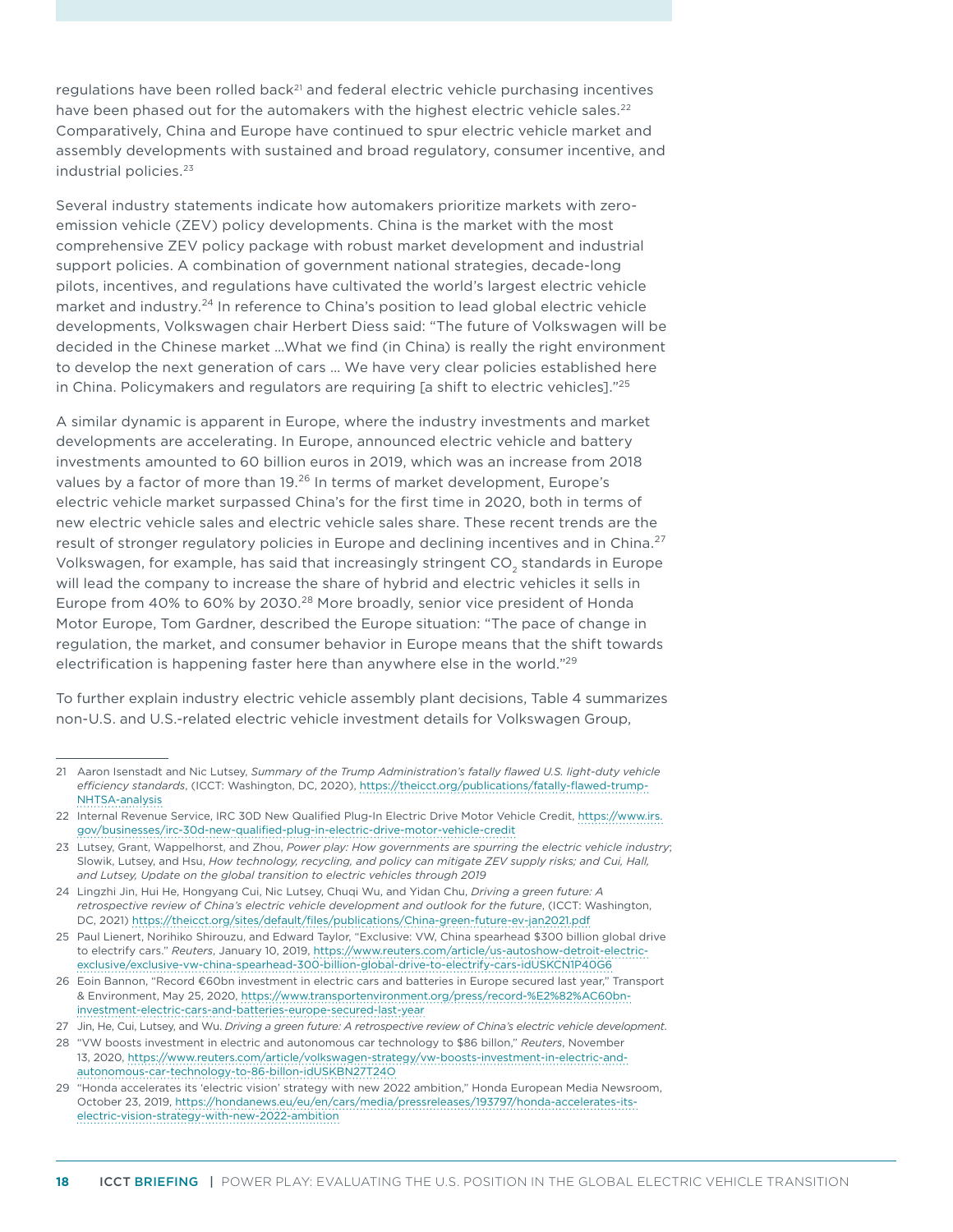Toyota, General Motors, and Ford. The table includes company statements about their relative distribution of planned electric vehicle supply and model offerings in priority markets. Details about the overall and plant-level U.S. and non-U.S. investments are shown in the columns on the right. Overall, the announcements show a clear trend for companies prioritizing electric vehicle supply and investments primarily in China, followed by Europe and North America. The details of the Volkswagen Group's electric vehicle "offensive" best portray this dynamic, with 60% of its sales destined for China, followed by Europe (26%) and North America (11%).30 Volkswagen's \$800 million electric vehicle expansion at the Chattanooga (Tennessee) plant in the United States represents about 2% of its overall announced global electric vehicle investment.

| Table 4. Example automaker announcements for electric vehicle deployment and associated investment details outside and within |
|-------------------------------------------------------------------------------------------------------------------------------|
| the United States.                                                                                                            |

| <b>Automaker</b>         | <b>Electric vehicle supply</b><br>announcements                                                                                                         | <b>Investment details outside the United States</b>                                                                                                                                                                                                                                                                                                                                                                                                                                | Investment details in the<br><b>United States</b>                                                                                                                                                                                                                        |
|--------------------------|---------------------------------------------------------------------------------------------------------------------------------------------------------|------------------------------------------------------------------------------------------------------------------------------------------------------------------------------------------------------------------------------------------------------------------------------------------------------------------------------------------------------------------------------------------------------------------------------------------------------------------------------------|--------------------------------------------------------------------------------------------------------------------------------------------------------------------------------------------------------------------------------------------------------------------------|
| Volkswagen<br>Group      | • Electric vehicle sales<br>through 2028 projected<br>for China (60%) and<br>Europe (26%), followed by<br>North America (11%) and<br>rest of world (3%) | • \$17 billion overall by 2025 in China<br>• \$3 billion for the all-electric Anting factory in China<br>• \$1.45 billion for the all-electric Zwickau factory<br>(Germany)<br>• \$1.2 billion for the all-electric Emden factory<br>(Germany)                                                                                                                                                                                                                                     | • \$800 million expansion<br>for EVs in Chattanooga<br>out of \$42 billion on<br>BEVs globally by 2025<br>(2%)                                                                                                                                                           |
| <b>Toyota</b>            | • 10 electric vehicle models<br>by the early 2020s<br>• First target market is<br>China then Japan, India,<br>United States, and Europe                 | • \$1.2 billion investment in Tianjin electric vehicle<br>plant with FAW<br>• New joint venture with BYD for electric vehicles in<br>China                                                                                                                                                                                                                                                                                                                                         | • None identified (0%)                                                                                                                                                                                                                                                   |
| General<br><b>Motors</b> | • 1 million global annual<br>electric vehicle sales<br>by 2025<br>• 30 electric models<br>globally by 2025, with 20<br>available in North America       | • Joint venture with manufacturer of China's highest-<br>selling electric vehicle in 2020, the Wuling MINI<br>· Nine electric models by 2020 in China<br>• 40% of new model launches will be electric vehicles<br>in China by 2025<br>• Revamp plants in Shanghai, Wuhan, and Liuzhou to<br>make electric vehicles<br>• \$1 billion electric vehicle manufacturing complex in<br>Mexico                                                                                            | • \$4.5 billion to upgrade<br>plants for electric<br>vehicle production and<br>additional \$4.5 billion<br>battery manufacturing<br>investment out of \$35<br>billion globally by 2025<br>$(25%)^{31}$<br>• 40% of models offered<br>will be battery electric<br>by 2025 |
| <b>Ford</b>              | • 40% of global sales<br>electric by 2030<br>• 100% models in Europe<br>plug-in electric by<br>mid-2026<br>• All-electric in Europe by<br>2030          | • \$420 million investment for Mustang Mach-E<br>production in Mexico<br>• \$1.5 billion investment in electric vehicle retooling in<br>Oakville, Ontario (Canada)<br>• \$1 billion investment in Cologne electric vehicle<br>plant (Germany)<br>• Most early Mach-E electric vehicles to Europe for<br>CO <sub>2</sub> regulation compliance<br>• Mach-E produced in China for China customers<br>• Explorer PHEV is manufactured in the United States<br>and delivered to Europe | • \$1.7 billion to upgrade<br>plants for electric vehicle<br>production out of \$30<br>billion globally by 2025<br>(6%)                                                                                                                                                  |

30 Frank Witter, "Shaping the transformation together," Volkswagen, November 29-30, 2018, [https://www.](https://www.volkswagenag.com/presence/investorrelation/publications/presentations/2018/11_november/2018_11_29-30_Volkswagen_Group_Presentation_Investor_Meetings_Frankfurt_London.pdf) [volkswagenag.com/presence/investorrelation/publications/presentations/2018/11\\_november/2018\\_11\\_29-30\\_](https://www.volkswagenag.com/presence/investorrelation/publications/presentations/2018/11_november/2018_11_29-30_Volkswagen_Group_Presentation_Investor_Meetings_Frankfurt_London.pdf) [Volkswagen\\_Group\\_Presentation\\_Investor\\_Meetings\\_Frankfurt\\_London.pdf](https://www.volkswagenag.com/presence/investorrelation/publications/presentations/2018/11_november/2018_11_29-30_Volkswagen_Group_Presentation_Investor_Meetings_Frankfurt_London.pdf)

31 General Motors' June 2021 announcement indicates additional U.S. battery production investments but the details are not available. "GM will boost EV and AV investments to \$35 billion through 2025," GM Corporate Newsroom, accessed June 16, 2021, [https://media.gm.com/media/us/en/gm/home.detail.html/content/Pages/](https://media.gm.com/media/us/en/gm/home.detail.html/content/Pages/news/us/en/2021/jun/0616-gm.html) [news/us/en/2021/jun/0616-gm.html](https://media.gm.com/media/us/en/gm/home.detail.html/content/Pages/news/us/en/2021/jun/0616-gm.html)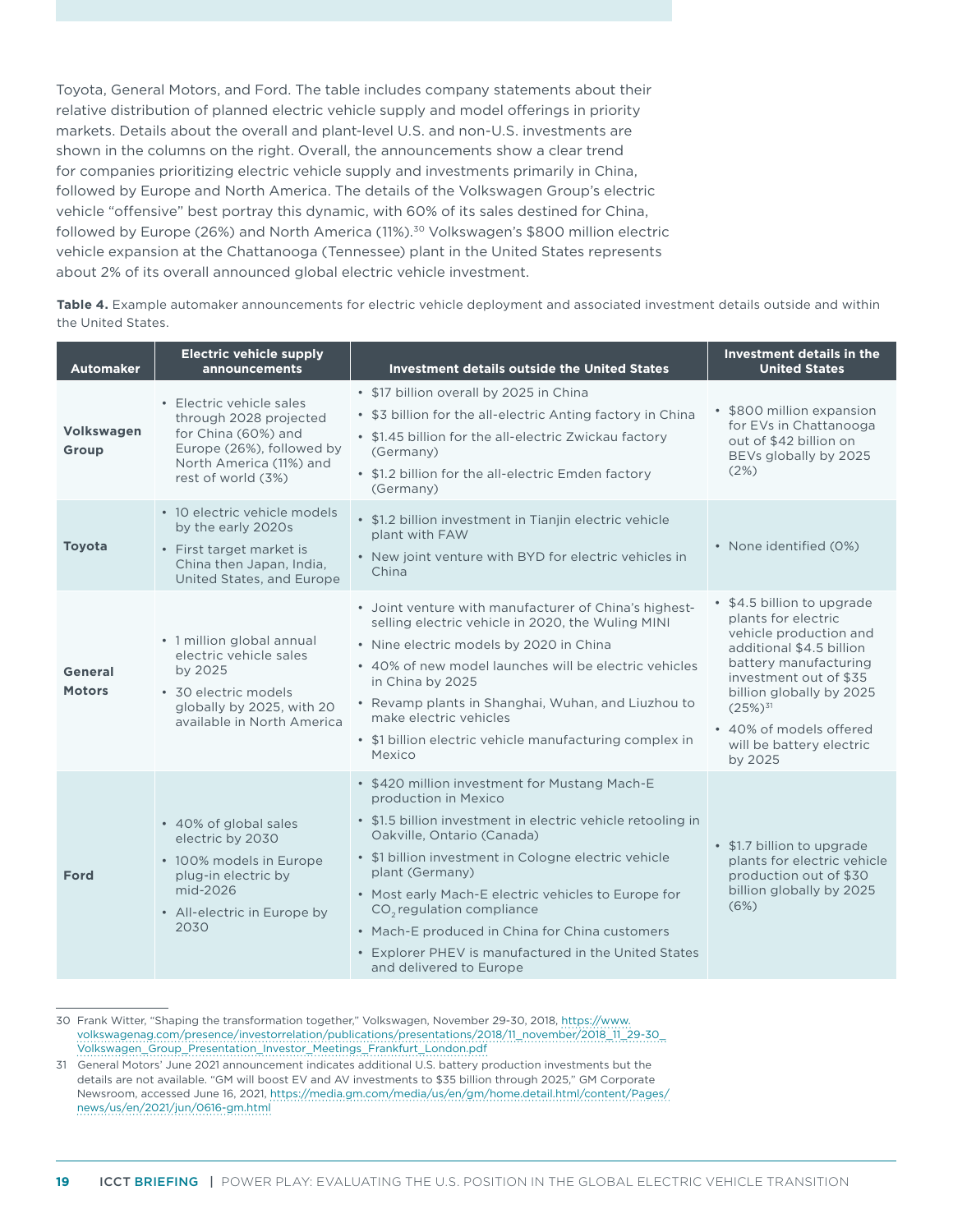Table 4 shows that the majority of announced electric vehicle deployment and investments are going to non-U.S. markets, primarily China and Europe. For example, Toyota is investing \$1.2 billion with FAW and is launching an electric vehicle joint venture with BYD in China, compared to no announced U.S. electric vehicle manufacturing plans. General Motors has a joint venture with SAIC and Wuling (which has the highest-selling electric model in China) and in 2020 offered nine electric vehicle models in China, compared to one in the United States. Ford has announced all of its models in Europe will be plug-in electric by mid-2026 and all-electric by 2030, but has not made similar announcements for the United States. Based on available company statements, the U.S. electric vehicle investments for the four automakers shown represent 0% (Toyota), 2% (Volkswagen Group), 6% (Ford), and 25% (General Motors) of their global electric vehicle investments.

Although not shown in Table 4, additional company statements reveal the importance of policy on automakers' electric vehicle activities. Fiat Chrysler's annual report cites regulatory measures as a key driver for the company's compliance-focused vehicle sales initiatives by region. From 2018 to 2019, the company's plan for electric vehicle sales shifted; Fiat Chrysler increased its electric vehicle ambitions in China but lowered them in the United States. The company previously aimed for 20% of its 2022 U.S. sales to be hybrid or electric, with a focus on plug-in vehicles, but has since reduced these goals to 5%.<sup>32</sup> This decision was made while the U.S. vehicle regulations were weakened from over 4% per year annual greenhouse gas emission reduction through 2025, to approximately 1.5% per year through 2026.<sup>33</sup> All these electric vehicle assembly plant decisions, automaker electric vehicle deployment allocations, and associated policies warrant deeper investigation.

### CONCLUSIONS

The global electric vehicle transition is underway, with hundreds of billions of dollars of automaker investments supporting the transition to electric vehicles. These investments provide a great opportunity for countries of the world to benefit economically from the evolution of vehicle manufacturing. We conclude with the following four takeaway points related to the U.S. position in the transition to electric vehicle manufacturing.

**The United States is the third largest electric vehicle producer, behind China and Europe, and the gap has widened.** From 2017 to 2020, the U.S. share of cumulative global electric vehicle production since 2010 decreased from 20% to 18%. Comparatively, electric vehicle manufacturing has increased at a faster rate in China, which made up 44% of global electric vehicles manufactured through 2020, up from 36% in 2017. Similarly, European manufacturing accounted for 25% of global electric vehicles through 2020, up from 23% in 2017. In terms of annual electric vehicle production, Europe's 1.1 million nearly matched China's 1.27 million in 2020, followed by 450,000 in the United States and about 110,000 each in Japan and South Korea.

<sup>32</sup> Fiat Chrysler Automobiles N.V., "Annual report and form 20-F for the year ended December 31, 2018," 2019, [https://www.fcagroup.com/en-US/investors/financial\\_regulatory/financial\\_reports/files/FCA\\_NV\\_2018\\_](https://www.fcagroup.com/en-US/investors/financial_regulatory/financial_reports/files/FCA_NV_2018_Annual_Report_on_Form_20F.pdf) [Annual\\_Report\\_on\\_Form\\_20F.pdf;](https://www.fcagroup.com/en-US/investors/financial_regulatory/financial_reports/files/FCA_NV_2018_Annual_Report_on_Form_20F.pdf) Fiat Chrysler Automobiles N.V., "Annual report and form 20-F for the year ended December 31, 2019," 2020, [https://www.fcagroup.com/en-US/investors/financial\\_regulatory/financial\\_](https://www.fcagroup.com/en-US/investors/financial_regulatory/financial_reports/files/FCA_NV_2019_Annual_Report.pdf) [reports/files/FCA\\_NV\\_2019\\_Annual\\_Report.pdf](https://www.fcagroup.com/en-US/investors/financial_regulatory/financial_reports/files/FCA_NV_2019_Annual_Report.pdf)

<sup>33</sup> U.S. Environmental Protection Agency and National Highway Traffic Safety Administration, *Federal Register, 85 FR 24174*, [https://www.federalregister.gov/documents/2020/04/30/2020-06967/the-safer-affordable-fuel](https://www.federalregister.gov/documents/2020/04/30/2020-06967/the-safer-affordable-fuel-efficient-safe-vehicles-rule-for-model-years-2021-2026-passenger-cars-and)[efficient-safe-vehicles-rule-for-model-years-2021-2026-passenger-cars-and](https://www.federalregister.gov/documents/2020/04/30/2020-06967/the-safer-affordable-fuel-efficient-safe-vehicles-rule-for-model-years-2021-2026-passenger-cars-and)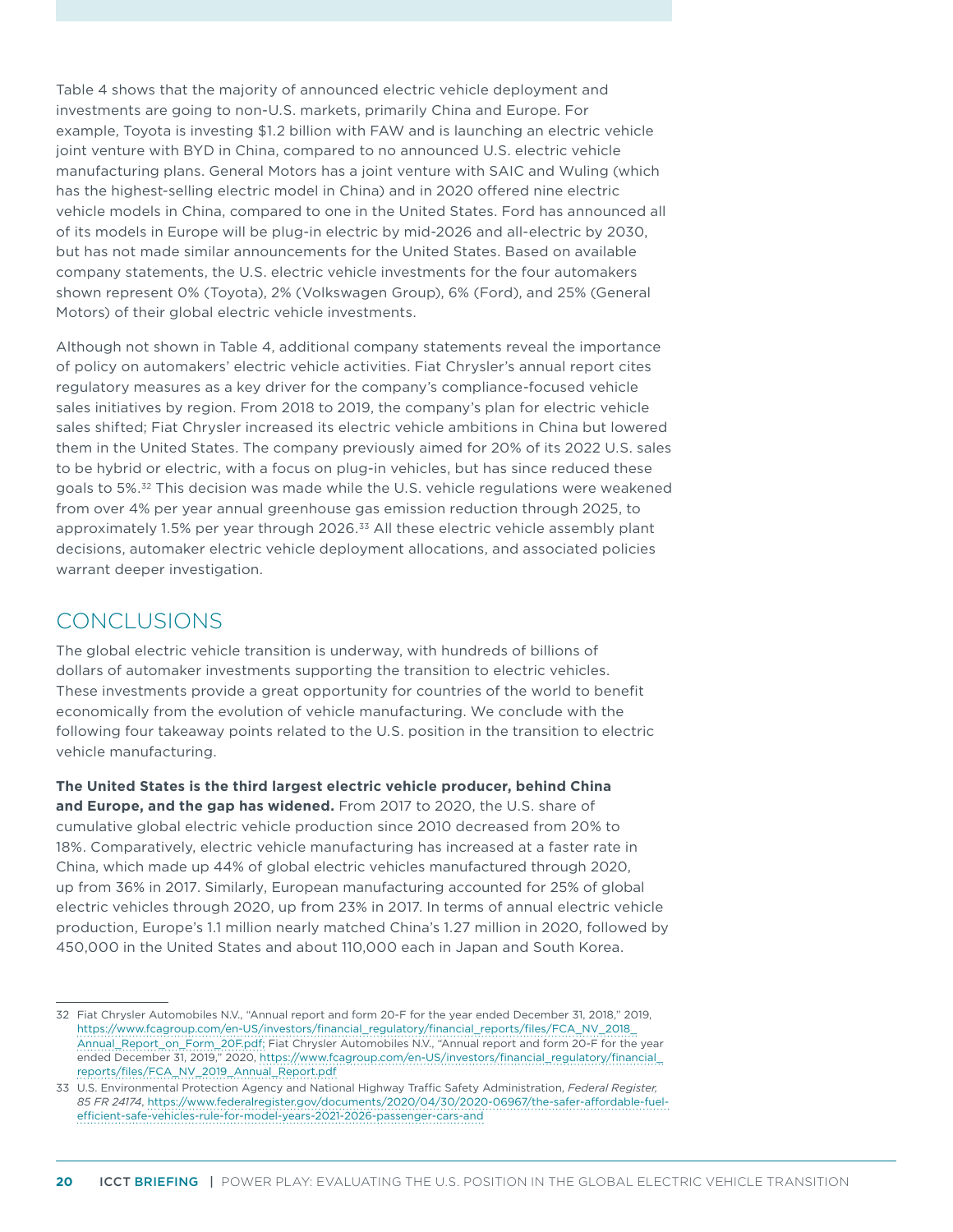#### **Electric vehicle manufacturing grows where policies are spurring electric vehicle**

**growth**. The electric vehicle production dynamics reflect where there has been the most electric vehicle market growth, which depends heavily on policy developments. Of the 10 million cumulative electric vehicles sold globally, 80% were produced in the same region in which they were sold. The U.S. market has remained steady with fewer than 360,000 electric vehicle sales annually from 2018 through 2020, whereas over the same period Europe saw explosive growth from 390,000 to more than 1.3 million and China grew from about 1 million to more than 1.25 million. These trends reflect recent policy actions. In Europe, automakers deployed 30 new models with increased volume to meet the vehicle CO<sub>2</sub> emission standards. China has the most comprehensive system of demand- and supply-side policies and has extended its consumer incentives and is implementing stronger electric vehicle regulations. Vehicle regulations in the United States have been rolled back and incentives have not been extended.

**Most automaker electric vehicle commitments and investments are destined for China and Europe.** About 15% of the approximately \$345 billion in global automaker electric vehicle investments appear to be destined for the United States. Based on the company announcements through 2020, about 5% of this global total is actively being invested in specific U.S. assembly plants to increase electric vehicle production. Similarly, of the automakers' announcements that sum to 22 million annual electric vehicle sales by 2025, about 2.3 million (or about 10%) are slated to be manufactured in the United States. Global automakers have made more substantial commitments to electric vehicles in China and Europe. About 25% of General Motors' \$35 billion electric vehicle commitment is being invested in specific U.S. vehicle assembly and battery plants. Ford has pledged to offer an all-electric variant for every model it sells in Europe by 2030 but has not made similar commitments in the United States, and about 6% of its \$30 billion electric vehicle investment is actively being made in specific U.S. plants.

#### **Seven of the 44 major U.S. vehicle assembly plants are slated to be making**

**all electric vehicles by 2025.** Based on company announcements and industry developments, seven of the 44 major U.S. assembly plants, representing about 16% of U.S. vehicle production and capacity, will manufacture only electric vehicles in 2025. The U.S. electric plants include three owned by General Motors, two by Tesla, and one each by emerging electric vehicle companies Rivian and Lucid Motors. Five automakers (Ford, Fiat Chrysler, Toyota, Honda, and Nissan) that each produce about 900,000 to 1.5 million vehicles annually have not announced plans for electric vehicle-only assembly plants. However, many automakers have developed limited capacity for some electric vehicle production (typically less than 15% of a plant's production capacity as of 2020) and are making additional investments to partially convert or expand their electric vehicle capacity.

Based on this assessment, more investigation is needed to identify and recommend targeted electric vehicle policy actions to bolster the U.S. auto industry. With 44 major manufacturing plants and production volume of more than 10 million light-duty vehicles, the United States has both a risk of continuing to lag developments in China and Europe and also an opportunity to increase its share of global electric vehicle production. Global developments to date demonstrate how the markets with the greatest electric vehicle market and industry success through 2020 are those that have implemented a comprehensive policy package of market development and industrial support policies. Sustained regulatory, incentive, and infrastructure support are all